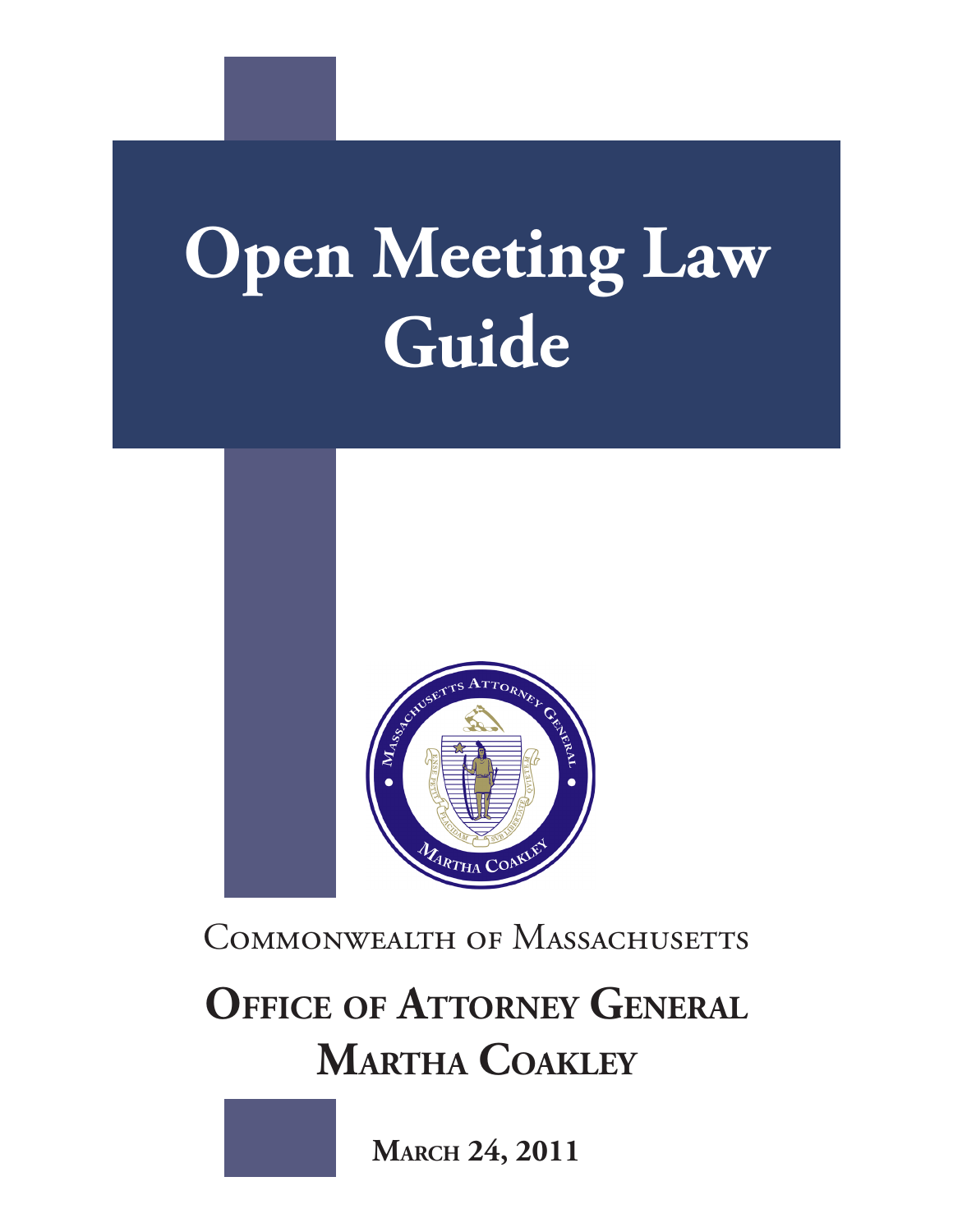Dear Massachusetts Residents:

On July 1, 2010, the Attorney General's Office assumed responsibility for the enforcement of the Open Meeting Law (OML) from the state's District Attorneys. We believe that transferring all enforcement to one central statewide office will allow for greater consistency and will ensure that local officials have access to the information they need to comply with the law.

Our office is committed to ensuring that the changes to the Open Meeting Law will provide for greater transparency and clarity – both of which are hallmarks of good government. We are focused on providing educational materials, outreach and training sessions to ensure that all members of the public understand the law.

Whether you are a town clerk or town manager, a member of a public body, or an involved resident, I want to thank you for taking the time to understand the Open Meeting Law. We strive to be a resource to you, and encourage you to contact the Division of Open Government at (617) 963-2540 or visit our website at [www.mass.gov/ago/openmeeting](http://www.mass.gov/ago/openmeeting) for more information.

Cordially,

Martina Coahley

Martha Coakley Massachusetts Attorney General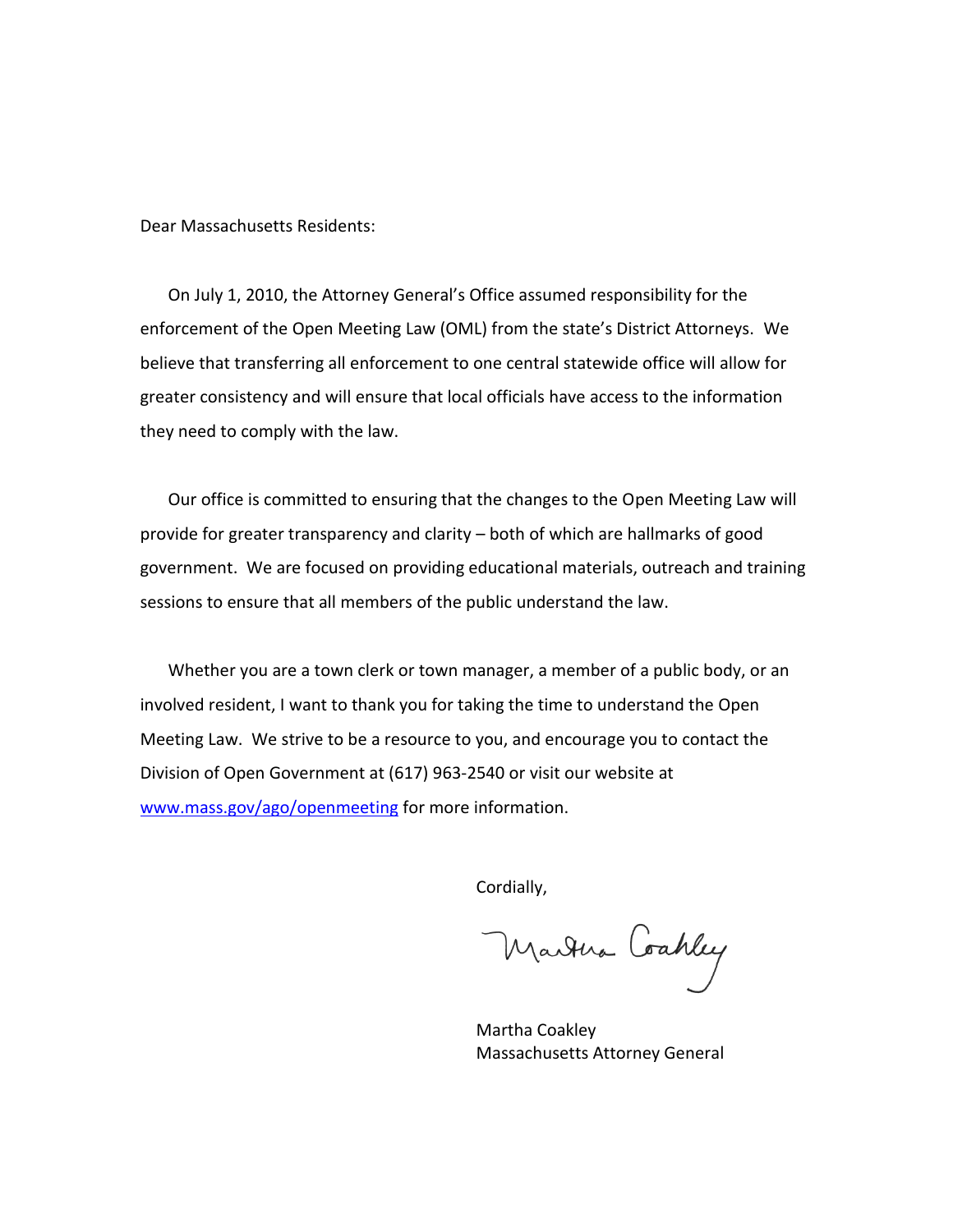# **Attorney General's Open Meeting Law Guide**

#### **Overview**

#### Purpose of the Law

The purpose of the Open Meeting Law is to ensure transparency in the deliberations on which public policy is based. Because the democratic process depends on the public having knowledge about the considerations underlying governmental action, the Open Meeting Law requires, with some exceptions, that meetings of public bodies be open to the public. It also seeks to balance the public's interest in witnessing the deliberations of public officials with the government's need to manage its operations efficiently.

#### AGO Authority

The Open Meeting Law was revised as part of the 2009 Ethics Reform Bill, and now centralizes responsibility for statewide enforcement of the law in the Attorney General's Office (AGO). G.L. c. 30A, §19 (a). To help public bodies understand and comply with the revised law, the Attorney General has created the Division of Open Government. The Division of Open Government provides training, responds to inquiries, investigates complaints, and when necessary, makes findings and takes remedial action to address violations of the law. The purpose of this Guide is to inform elected and appointed members of public bodies, as well as the interested public, of the basic requirements of the law.

#### **Certification**

Within two weeks of a member's election or appointment or the taking of the oath of office, whichever occurs later, all members of public bodies must complete the attached Certificate of Receipt of Open Meeting Law Materials certifying that they have received these materials, and that they understand the requirements of the Open Meeting Law and the consequences for violating it. The certification must be retained where the body maintains its official records. All public body members should familiarize themselves with the Open Meeting Law, Attorney General's regulations, and this Guide.

Where no term of office for a member of a public body is specified, the member must complete the Certificate of Receipt on a biannual basis by January 14 of a calendar year, beginning on January 14, 2011. Where a member's term of office began prior to July 1, 2010, and will not expire until after July 1, 2011, the member should have completed the Certificate of Receipt by January 14, 2011. In the event a Certificate has not yet been completed by a member of a public body, the member should complete and submit the Certificate at the earliest opportunity to be considered in compliance with the law.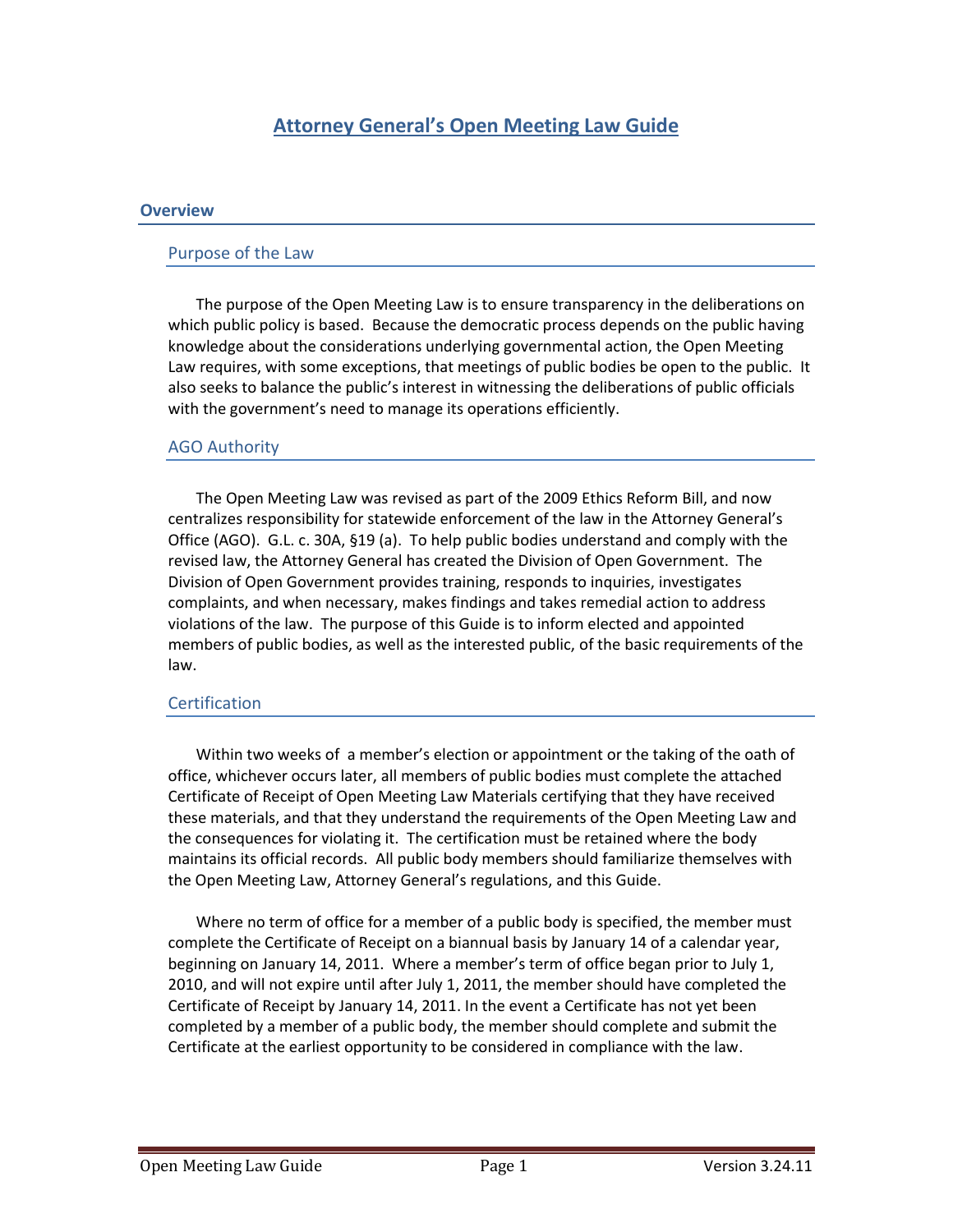This Guide is intended to be a clear and concise explanation of the Open Meeting Law's requirements. A more in-depth explanation of the law along with up-to-date regulations, training materials, advisory opinions and orders can be found on the Attorney General's Open Meeting website, [http://www.mass.gov/ago/openmeeting.](http://www.mass.gov/ago/openmeeting) Local and state government officials, members of public bodies and the public are encouraged to visit the website regularly for updates, as well as to view additional Open Meeting Law materials.

# **What meetings are covered by the Open Meeting Law?**

With certain exceptions, all meetings of a public body must be open to the public. A meeting is generally defined as "a deliberation by a public body with respect to any matter within the body's jurisdiction." As explained more fully below, a deliberation is a communication between or among members of a public body.

These four questions will help determine whether a communication constitutes a meeting subject to the law:

- 1) is the communication between members of a **public body**;
- 2) does the communication constitute a **deliberation**;
- 3) does the communication involve a matter within the body's **jurisdiction;** and
- 4) does the communication fall within an **exception** listed in the law?

# **What constitutes a public body?**

While there is no comprehensive list of public bodies, any multi-member board, commission, council, authority, committee or subcommittee within the Executive branch of state government, or within any county, district, city, region or town, which has been established to serve a public purpose, is subject to the law. The law includes any multi-member body created to advise or make recommendations to a public body, and also includes the board of any local housing or redevelopment authority, and the governing board or body of any authority established by the Legislature to serve a public purpose. The law excludes the Legislature and its committees, bodies of the judicial branch, and bodies appointed by a constitutional officer for the purpose of advising a constitutional officer.

Boards of selectmen and school committees are certainly subject to the Open Meeting Law, as are subcommittees of public bodies, regardless of whether their role is decision-making or advisory. Neither individual government officials, such as a mayor or police chief, nor members of their staffs, are "public bodies" subject to the law, and so they may meet with one another to discuss public business without needing to comply with Open Meeting Law requirements.

Bodies appointed by a public official solely for the purpose of advising on a decision that the individual could make himself or herself are not public bodies subject to the Open Meeting Law.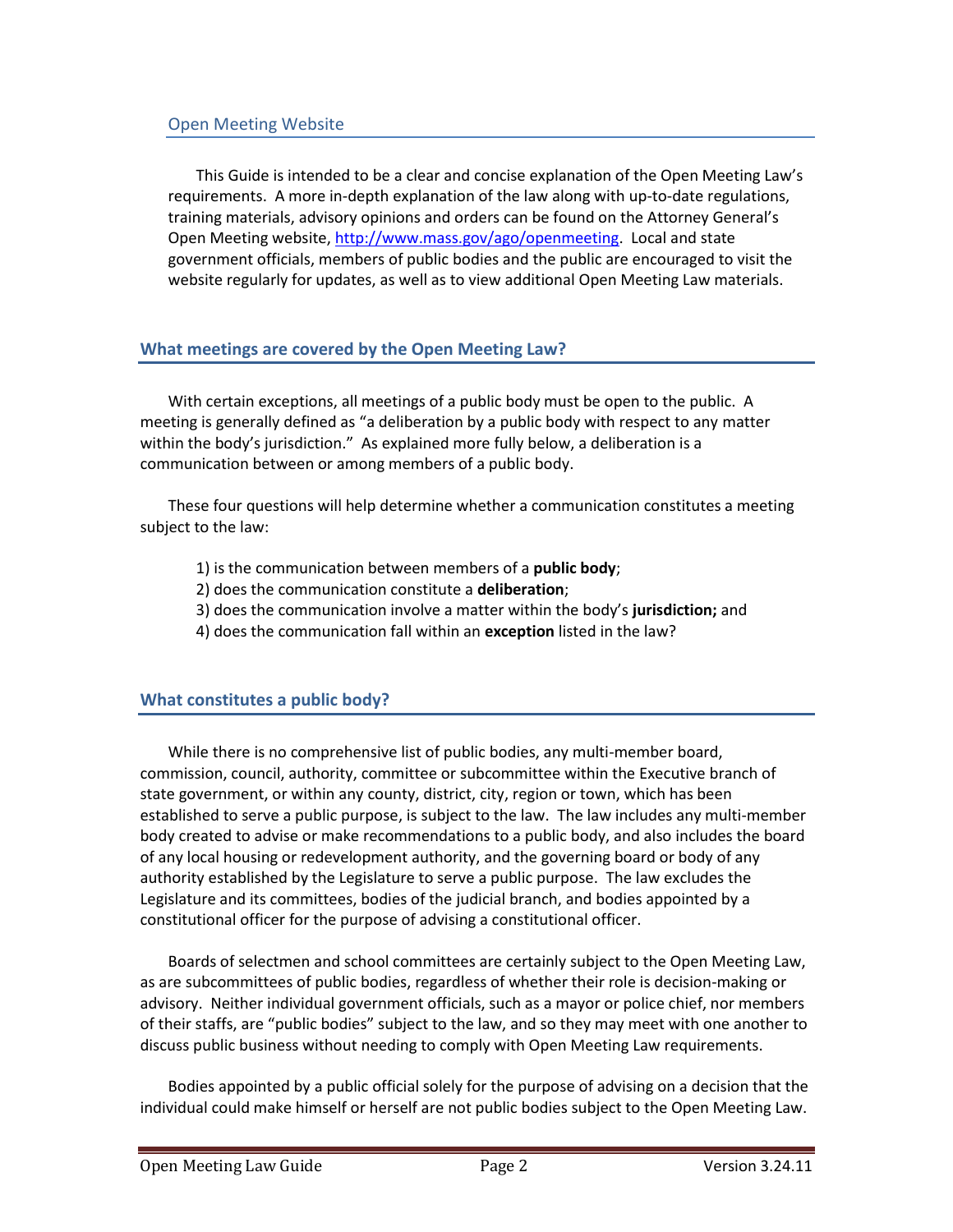For example, a school superintendent appoints a four member advisory body to assist her in nominating candidates for school principal, a task the superintendent could perform herself. That advisory body would not be subject to the Open Meeting Law.<sup>1</sup>

#### **What constitutes a deliberation?**

The Open Meeting Law defines deliberation as "an oral or written communication through any medium, including electronic mail, between or among a quorum of a public body on any public business within its jurisdiction." Distributing a meeting agenda, scheduling or procedural information, or reports or documents that may be discussed at the meeting will not constitute deliberation, so long as the material does not express the opinion of a member of the public body. E-mail exchanges between or among a quorum of members of a public body discussing matters within the body's jurisdiction may constitute deliberation, even where the sender of the email does not ask for a response from the recipients.

To be a deliberation, the communication must involve a quorum of the public body. A quorum is usually a simple majority of the members of a public body. Thus, a communication among fewer than a quorum of the members of a public body will not be a deliberation, unless there are multiple communications among the members of the public body that would together be a communication among a quorum of members. Courts have held that the Open Meeting Law applies when members of a public body communicate in a manner that seeks to evade the application of the law. Thus, in some circumstances, communications between two members of a public body, when taken together with other communications, may be a deliberation.

## **What matters are within the jurisdiction of the public body?**

The Open Meeting Law applies only to the discussion of any "matter within the body's jurisdiction." The law does not specifically define "jurisdiction." But as a general rule, any matter of public business on which a quorum of the public body may make a decision or recommendation would be considered a matter within the jurisdiction of the public body.

# **What are the exceptions to the definition of a meeting?**

There are five exceptions to the definition of a meeting under the Open Meeting Law.

- **1.** Members of a public body may conduct an onsite inspection of a project or program; however, they cannot deliberate at such gatherings;
- **2.** Members of a public body may attend a conference, training program or event; however, they cannot deliberate at such gatherings;

 $\overline{\phantom{a}}$  $^1$  See Connelly v. School Committee of Hanover, 409 Mass. 232, 565 N.E.2d 449 (1991).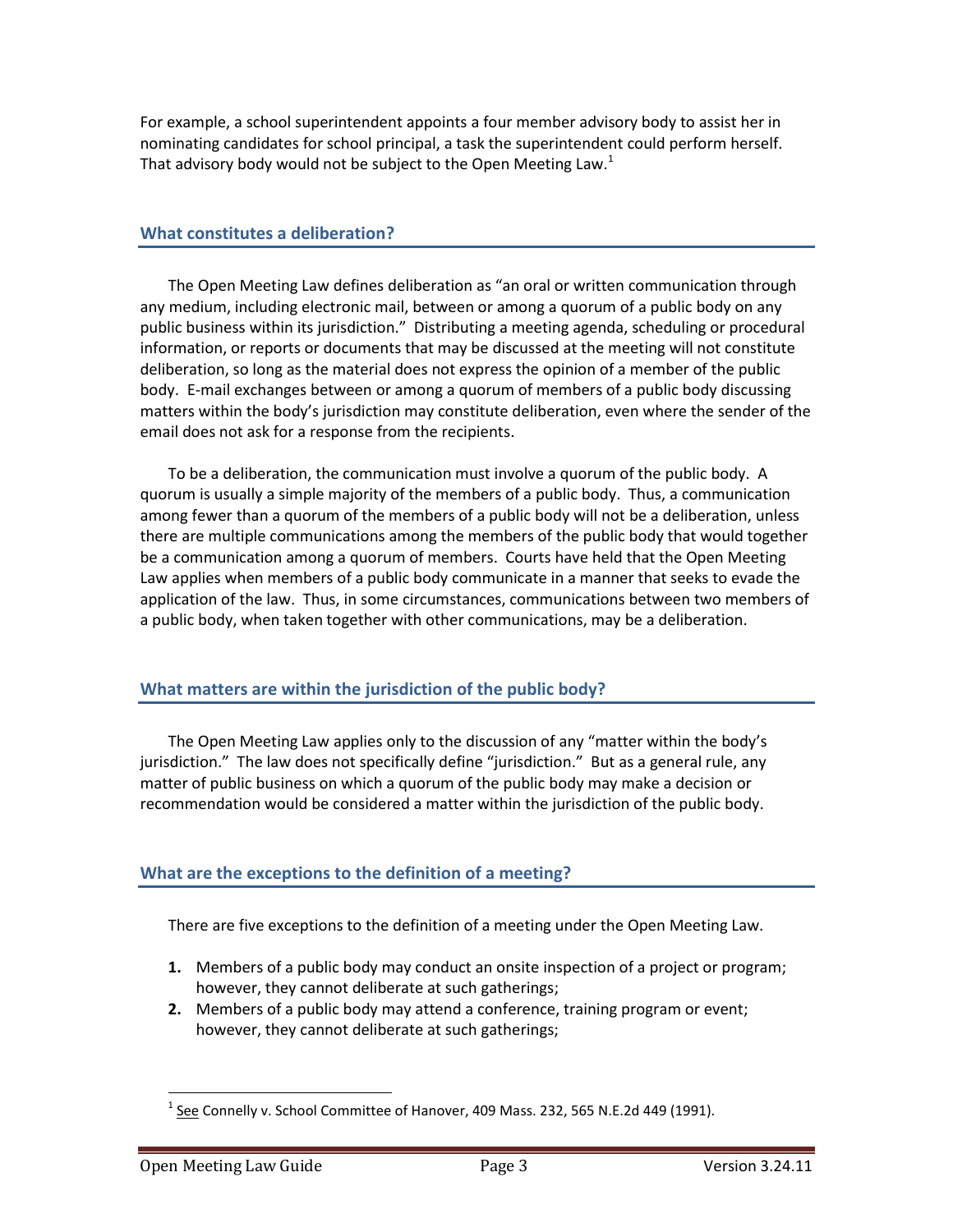- **3.** Members of a public body may attend a meeting of another public body provided that they communicate only by open participation; however, they cannot deliberate at such gatherings;
- **4.** Meetings of quasi-judicial boards or commissions held solely to make decisions in an adjudicatory proceeding are not subject to the Open Meeting Law; and,
- **5.** Town Meetings are not subject to the Open Meeting Law. See G.L. c. 39, § 9.

For "quasi-judicial boards or commissions," the AGO interprets this exemption to apply only to certain *state* "quasi-judicial" bodies, and a very limited number of public bodies at other levels of government whose proceedings are specifically defined as "agencies" for purposes of G.L. c. 30A.

# **What are the requirements for filing and posting meeting notices of local public bodies?**

Except in cases of emergency, a public body must provide the public with notice of its meeting 48 hours in advance, excluding Saturdays, Sundays and legal holidays. Notice of emergency meetings must be posted as soon as reasonably possible prior to the meeting.

- For local public bodies, meeting notices must be filed with the municipal clerk  $\bullet$ sufficiently in advance of a public meeting to permit posting of the notice at least 48 hours in advance of the public meeting. Notices may be posted on a bulletin board, in a loose-leaf binder or on any electronic display (e.g. television, computer monitor, or an electronic bulletin board), provided that the notice is conspicuously visible to the public at all hours in or on the municipal building in which the clerk's office is located. In the event that the meeting notices posted in the municipal building are not visible to the public at all hours, then the municipality must either post notices on the outside of the building or follow one of the alternative posting methods approved by the Attorney General:
- public bodies may post notice of meetings on the municipal website;
- $\bullet$ public bodies may post notice of meetings on cable television, **AND**, post notice or provide cable television access in an alternate municipal building (e.g., police or fire station) where the notice is accessible at all hours;
- public bodies may post notice of meetings in a newspaper of general circulation in the  $\bullet$ municipality, **AND**, post notice or a copy of the newspaper containing the meeting notice at an alternate municipal building (e.g., police or fire station) where the notice is accessible at all hours;
- public bodies may place a computer monitor or electronic or physical bulletin board displaying meeting notices on or in a door, window, or near the entrance of the municipal building in which the clerk's office is located in such a manner as to be visible to the public from outside the building, or;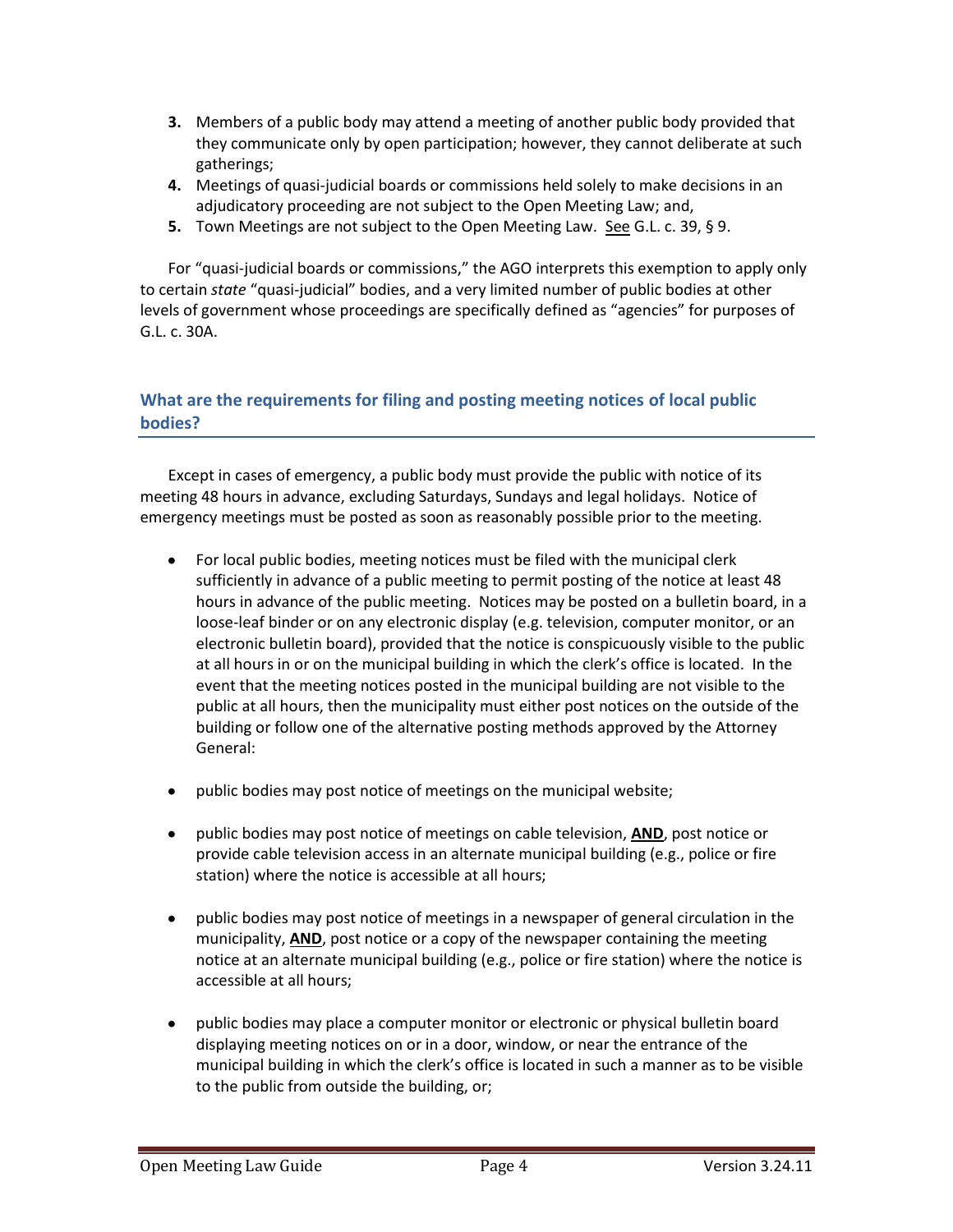public bodies may provide an audio recording of meeting notices, available to the public by telephone at all hours.

If one of these alternative posting methods is used, the clerk of the municipality must inform the Division of Open Government of its notice posting method, and update the Division of any future change. All public bodies shall consistently use the most current notice posting method on file with the Division.

# **What are the requirements for posting notices for regional, district, county and state public bodies?**

- For regional or district public bodies and regional school districts, meeting notices must be filed and posted in the same manner required of local public bodies, in each of the communities within the region or district. As an alternative method of notice, a regional or district public body may post a meeting notice on the regional or district public body's website. A copy of the notice shall be filed and kept by the chair of the public body or the chair's designee.
- County public bodies must file meeting notices in the office of the county commissioners and post notice of the meeting in a manner conspicuously visible to the public at all hours at a place or places designated by the county commissioners for notice postings. As an alternative method of notice, a county public body may post a meeting on the county public body's website. A copy of the notice shall be filed and kept by the chair of the county public body or the chair's designee.
- $\bullet$ State public bodies must file meeting notices by posting the notice on the website of the public body or its parent agency. A copy of the notice must be sent to the Secretary of State's Regulations Division. State public bodies should also forward a copy of notices to the Executive Office of Administration and Finance, which maintains a listing of state public body meetings.

# A Note About Accessibility

Public bodies are subject to all applicable state and federal laws that govern accessibility for persons with disabilities. These laws include the Americans with Disabilities Act, the federal Rehabilitation Act of 1973, and state constitutional provisions. For instance, public bodies that adopt website posting as an alternative method of notice must ensure that the website utilizes technology that is readily accessible to people with disabilities, including individuals who use screen readers. All open meetings of public bodies must be accessible to persons with disabilities. Meeting locations must be accessible by wheelchair, without the need for special assistance. Also sign language interpreters for deaf or hearing-impaired persons must be provided, subject to reasonable advance notice.<sup>2</sup> The Attorney General's Disability Rights Project is available to answer questions about accessibility and may be reached at (617) 727-2200.

l  $2$  The Massachusetts Commission for the Deaf and Hard of Hearing will assist with arrangements for a sign language interpreter. The Commission may be reached at 617-740-1600 VOICE and 617-740-1700 TTY.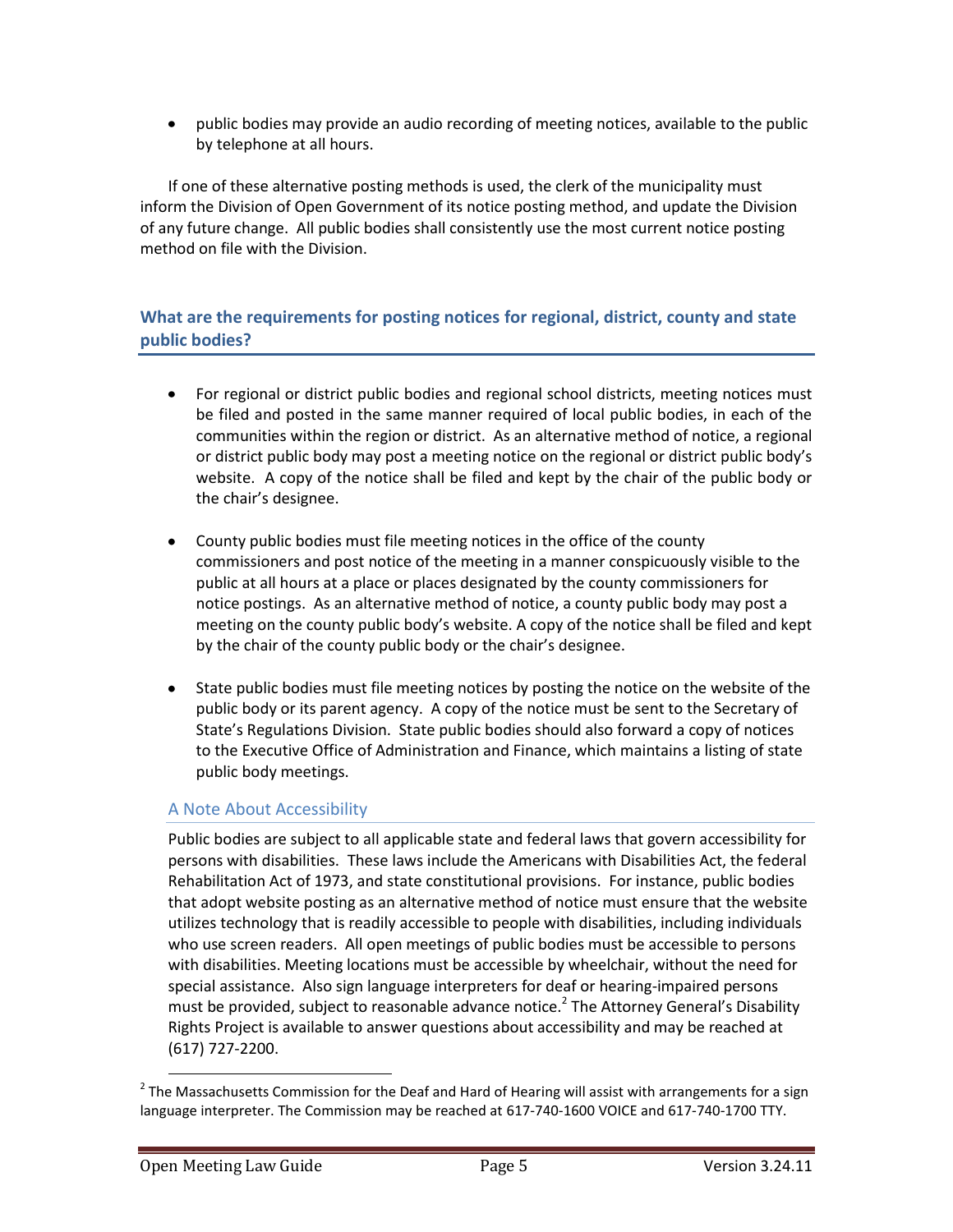Meeting notices must be posted in a legible, easily understandable format; contain the date, time and place of the meeting; and list the topics that, as of the time the notice is filed, the chair reasonably anticipates will be discussed at the meeting. The list of topics must be sufficiently specific to reasonably inform the public of the issues to be discussed at the meeting. While not required under the Open Meeting Law, public bodies are encouraged to make a revised list of topics to be discussed available to the public in advance of the meeting if the body intends to discuss topics that come up after posting but before the meeting convenes.

## **When can a public body meet in executive session?**

While all meetings of public bodies must be open to the public, certain topics may be discussed in executive, or closed, session. Before going into an executive session, the chair of the public body must:

- First convene in open session.  $\bullet$
- State the reason for the executive session, stating all subjects that may be revealed without compromising the purpose for which the executive session was called.
- State whether the public body will reconvene at the end of the executive session.
- Take a roll call vote of the body to enter executive session.

While in executive session, the public body must keep accurate records and must take a roll call vote of all votes taken and may only discuss matters for which the executive session was called.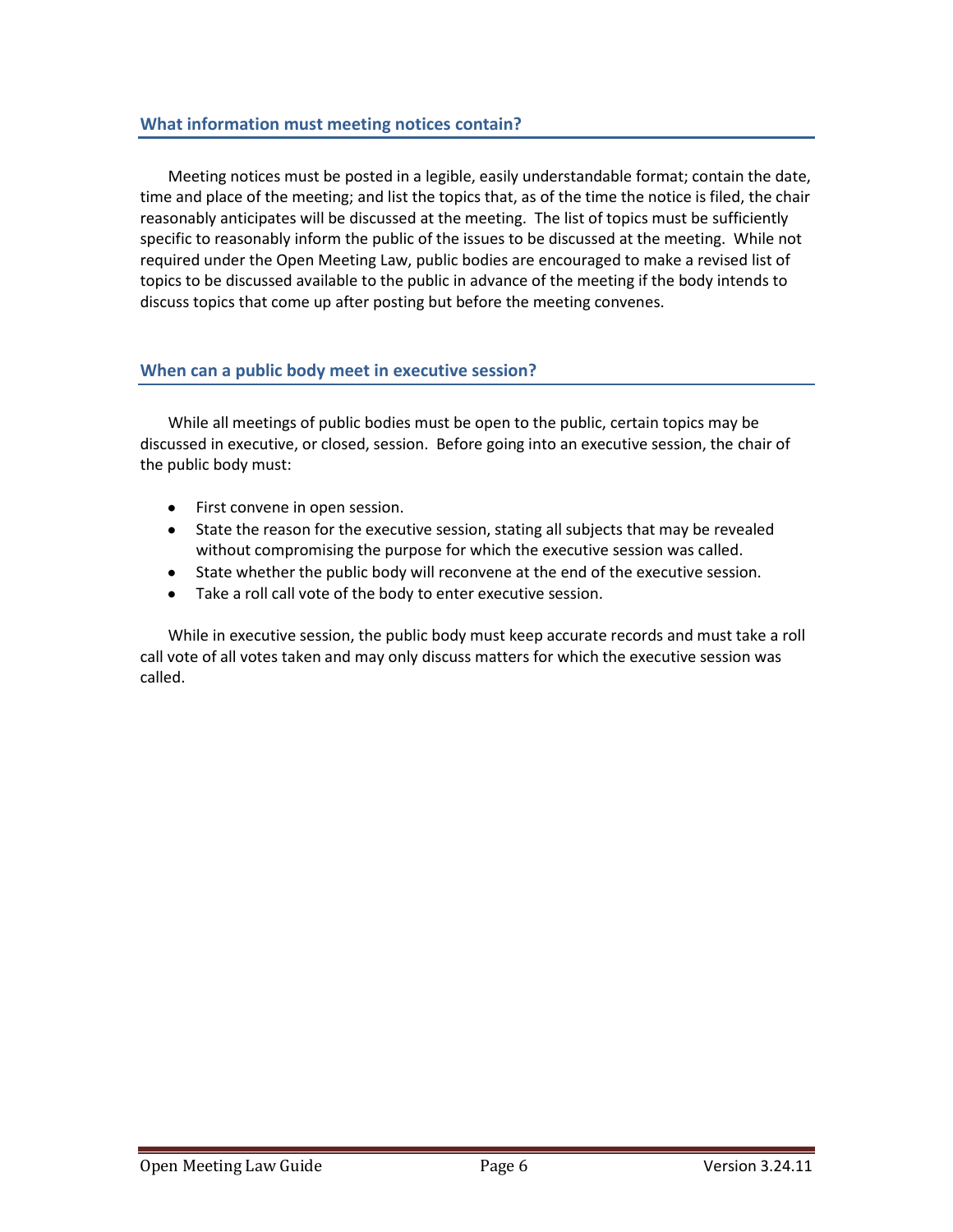# The Ten Purposes for Executive Session

The law defines ten specific Purposes for which an executive session may be held, and emphasizes that these are the only purposes for which a public body may enter executive session.

The ten Purposes for which a public body may vote to hold an executive session are:

**1. To discuss the reputation, character, physical condition or mental health, rather than professional competence, of an individual, or to discuss the discipline or dismissal of, or complaints or charges brought against, a public officer, employee, staff member or individual. The individual to be discussed in such executive session shall be notified in writing by the public body at least 48 hours prior to the proposed executive session; provided, however, that notification may be waived upon written agreement of the parties.** 

This Purpose is designed to protect the rights and reputation of individuals. Nevertheless, it appears at least that where a public body is discussing an employee evaluation, considering applicants for a position, or discussing the qualifications of any individual, these discussions should be held in open session to the extent that that the discussion deals with issues other than the reputation, character, health, or any complaints or charges against the individual. An executive session called for this Purpose triggers certain rights on the part of an individual who is the subject of the discussion. The individual's right to choose to have his or her dismissal considered at an open meeting takes precedence over the general right of the public body to go into executive session.

While the proposed imposition of disciplinary sanctions by a public body on an individual fits within this Purpose, this Purpose does not apply if, for example, the public body is deciding whether to lay off a large number of employees because of budgetary constraints.

**2. To conduct strategy sessions in preparation for negotiations with nonunion personnel or to conduct collective bargaining sessions or contract negotiations with nonunion personnel;**

**Collective Bargaining Sessions:** These include not only the bargaining sessions but also include grievance hearings that are called for under a collective bargaining agreement.

**3. To discuss strategy with respect to collective bargaining or litigation if an open meeting may have a detrimental effect on the bargaining or litigating position of the public body and the chair so declares;**

**Collective Bargaining Strategy:** Discussions with respect to collective bargaining strategy include discussions of proposals for wage and benefit packages or working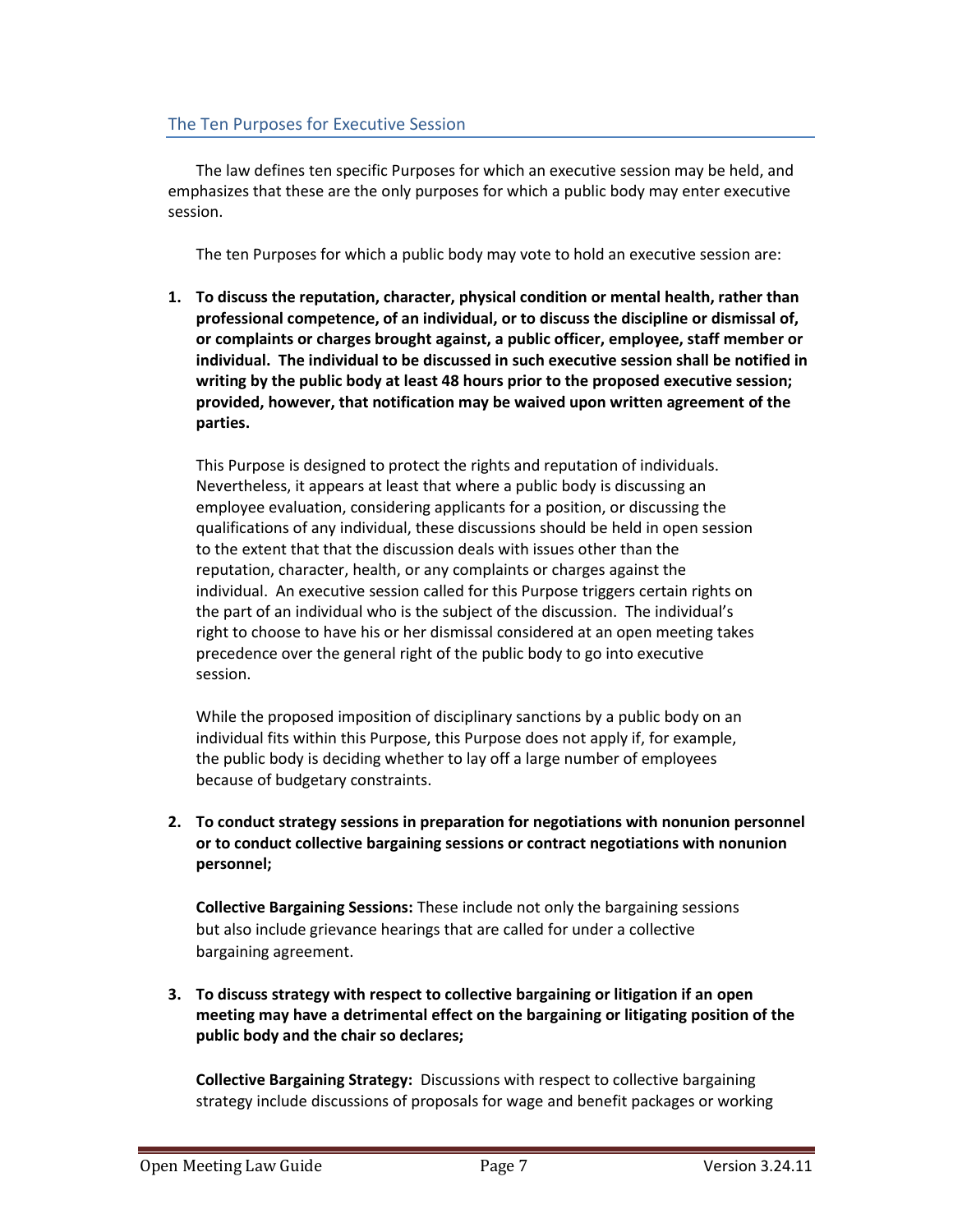conditions for union employees. The public body, if challenged, carries the burden of proving that an open meeting might have a detrimental effect on its bargaining position to justify an executive session on the basis of this Purpose. The showing that must be made is that the open discussion may have a detrimental impact on the collective bargaining process; the body is not required to demonstrate or specify a definite harm that would have arisen. At the time that the executive session is proposed and voted on, the chair must state on the record that having the discussion in an open session may be detrimental to the public body's bargaining or litigating position.

**Litigation Strategy:** Discussions concerning strategy with respect to ongoing litigation obviously fit within this Purpose, but only if an open meeting may have a detrimental effect on the litigating position of the public body. Discussions relating to potential litigation are not covered by this exemption unless that litigation is clearly and imminently threatened or otherwise demonstrably likely. That a person is represented by counsel and supports a position adverse to the public body's does not by itself mean that litigation is imminently threatened or likely. Nor does the fact that a newspaper reports a party has threatened to sue necessarily mean imminent litigation.

**Note:** A public body's discussions with its counsel do not automatically fall under this or any other Purpose for holding an executive session.

- **4. To discuss the deployment of security personnel or devices, or strategies with respect thereto;**
- **5. To investigate charges of criminal misconduct or to consider the filing of criminal complaints;**

This Purpose permits an executive session to investigate charges of criminal misconduct and to consider the filing of criminal complaints. Thus it primarily involves discussions that would precede the formal criminal process in court. Purpose 1 is related, in that it permits an executive session to discuss certain complaints or charges, which may include criminal complaints or charges, but only those that have already been brought. Also, unlike Purpose 5, Purpose 1 confers certain rights of participation on the individual involved, as well as the right for the individual to insist that the discussion occur in open session. To the limited extent that there is overlap between Purposes 1 and 5, a public body has discretion to choose which Purpose to invoke when going into executive session.

**6. To consider the purchase, exchange, lease or value of real property if the chair declares that an open meeting may have a detrimental effect on the negotiating position of the public body**;

Under this Purpose, as with the collective bargaining and litigation Purpose, an executive session may only be held where an open meeting may have a detrimental impact on the body's negotiating position with a third party. At the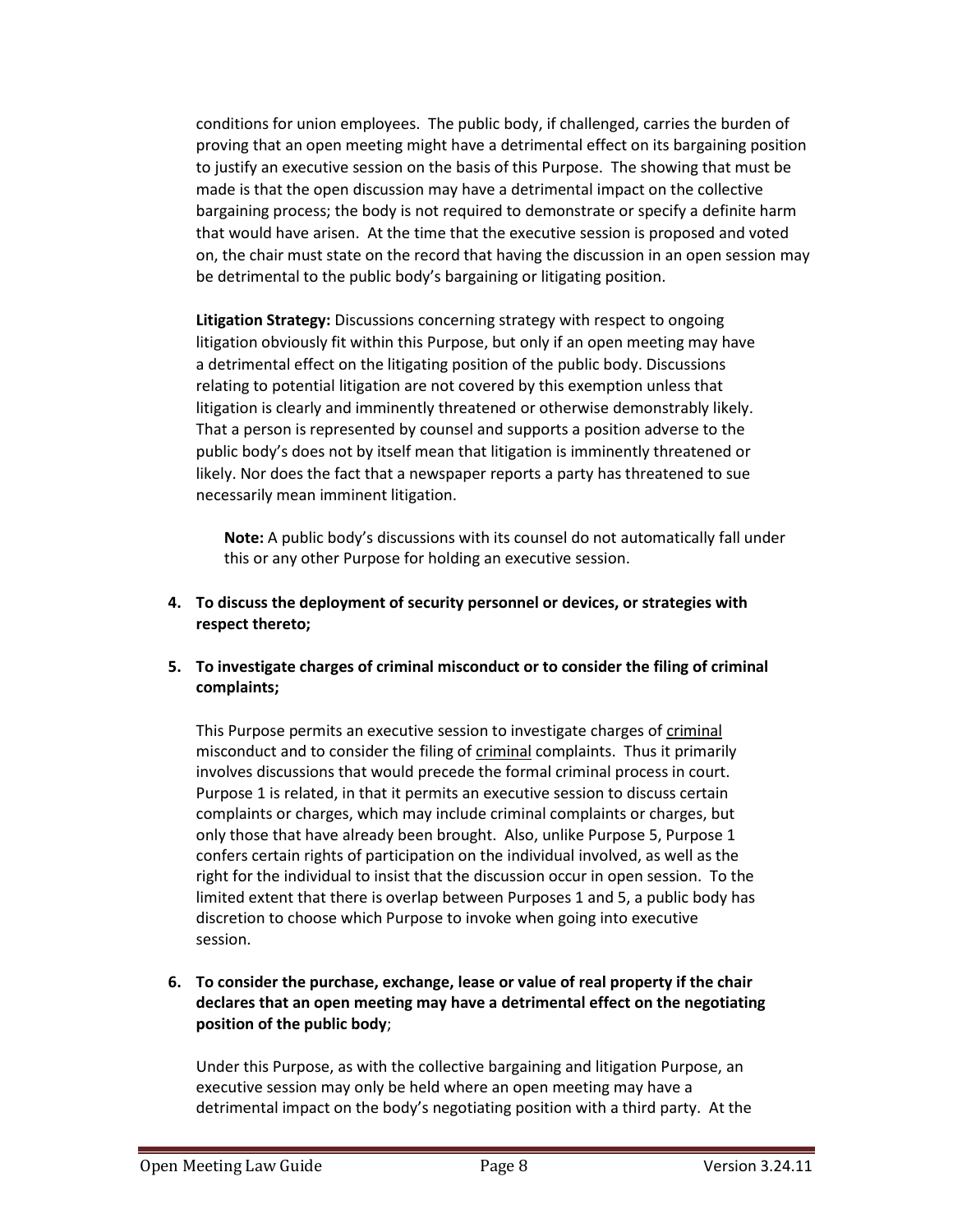time that the executive session is proposed and voted on, the chair must state on the record that having the discussion in an open session may be detrimental to the public body's negotiating position.

# **7. To comply with, or act under the authority of, any general or special law or federal grant-in-aid requirements**

There may be provisions in certain statutes or federal grants which require or specifically allow that a public body consider a particular issue in a closed session. Additionally, as the following section discusses, where Purpose (8) does not apply, Purpose (7) may nevertheless apply to the initial stage of a hiring process.

**8. To consider or interview applicants for employment or appointment by a preliminary screening committee if the chair declares that an open meeting will have a detrimental effect in obtaining qualified applicants; provided, however, that this clause shall not apply to any meeting, including meetings of a preliminary screening committee, to consider and interview applicants who have passed a prior preliminary screening**

This Purpose permits a hiring subcommittee of a public body or a preliminary screening committee to conduct the initial screening process in executive session. This Purpose does not apply to any stage in the hiring process after the screening committee or subcommittee votes to recommend a candidate or candidates to its parent body. At the time that the executive session is proposed and voted on, the chair must state on the record that having the discussion in an open session will be detrimental to the public body's ability to attract qualified applicants for the position. If the public body opts to convene a preliminary screening committee, the committee must contain fewer than a quorum of the members of the parent public body. The committee may also contain members who are not members of the parent public body.

**9. To meet or confer with a mediator, as defined in section 23C of chapter 233, with respect to any litigation or decision on any public business within its jurisdiction involving another party, group or entity, provided that:**

(i) any decision to participate in mediation shall be made in an open session and the parties, issues involved and purpose of the mediation shall be disclosed; and

(ii) no action shall be taken by any public body with respect to those issues which are the subject of the mediation without deliberation and approval for such action at an open session

## **10. To discuss trade secrets or confidential, competitively-sensitive or other proprietary information provided:**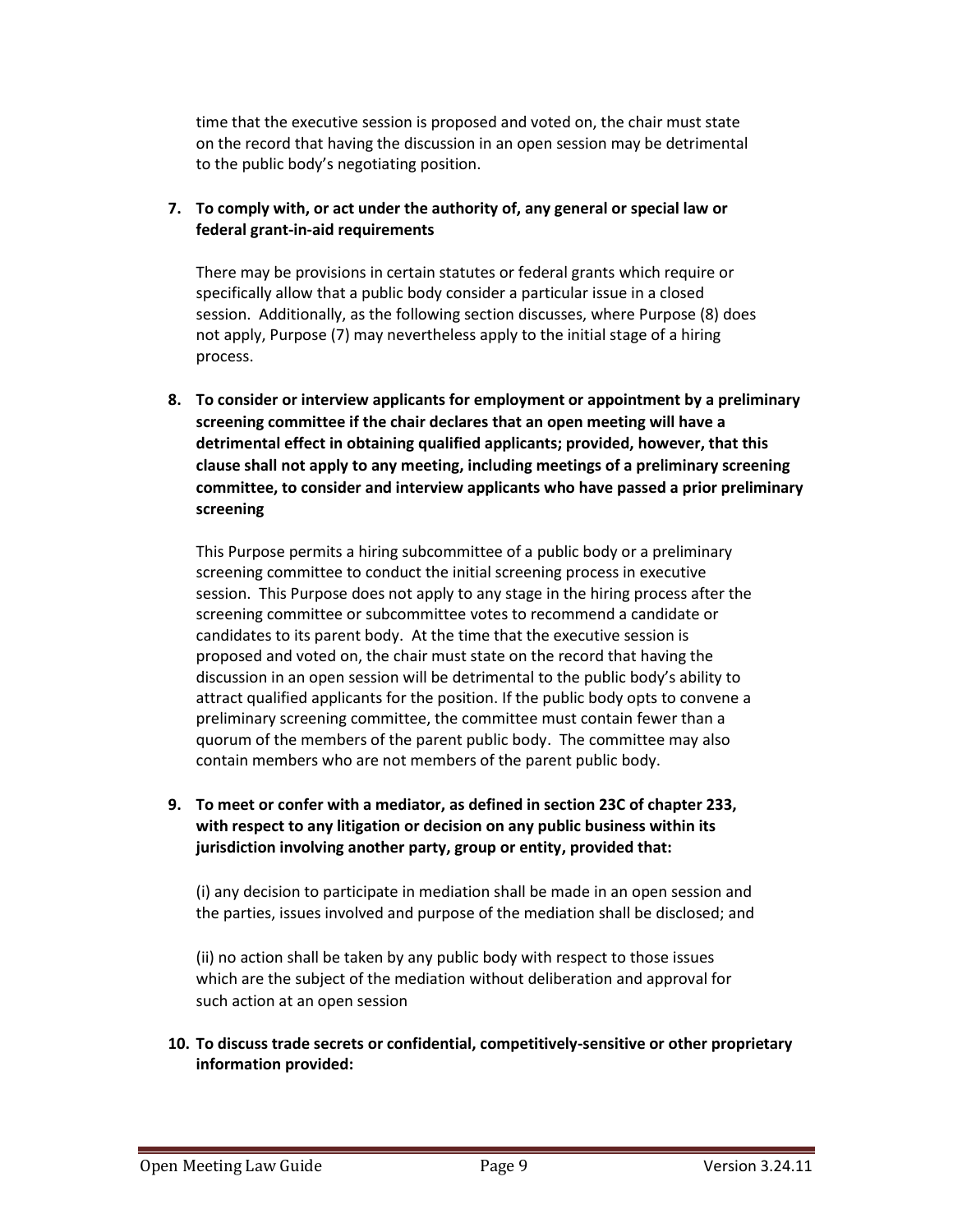- a. in the course of activities conducted by a governmental body as an energy supplier under a license granted by the department of public utilities pursuant to section 1F of chapter 164,
- b. in the course of activities conducted as a municipal aggregator under section 134 of said chapter 164, or
- c. in the course of activities conducted by a cooperative consisting of governmental entities organized pursuant to section 136 of said chapter 164,
- d. when such governmental body, municipal aggregator or cooperative determines that such disclosure will adversely affect its ability to conduct business in relation to other entities making, selling or distributing electric power and energy

# **May a member of the public body participate remotely?**

The Attorney General is authorized under the Open Meeting Law to permit remote participation by members of a public body not present at the meeting location. This issue is under consideration by the AGO. While the issue is under consideration, remote participation by members of public bodies is not permitted under the Open Meeting Law.

## **What public participation in meetings must be allowed?**

Under the Open Meeting Law, the public is permitted to attend meetings of public bodies but is excluded from an executive session that is called for a valid purpose listed in the law. Any member of the public also has a right to make an audio or video recording of an open session of a public meeting. A member of the public who wishes to record a meeting must first notify the chair and must comply with reasonable requirements regarding audio or video equipment established by the chair so as not to interfere with the meeting. The chair is required to inform other attendees of such recording at the beginning of the meeting.

While the public is permitted to attend an open meeting, an individual may not address the public body without permission of the chair. An individual is not permitted to disrupt a meeting of a public body, and at the request of the chair, all members of the public shall be silent. If after clear warning, a person continues to be disruptive, the chair may order the person to leave the meeting, and if the person does not leave, the chair may authorize a constable or other officer to remove the person.

# **What records of public meetings must be kept?**

Public bodies are required to create and maintain accurate minutes of all meetings, including executive sessions. The minutes, which must be created and approved in a timely manner, must state the date, time and place of the meeting, a list of the members present or absent, and the decisions made and actions taken including a record of all votes. While the minutes must also include a summary of the discussions on each subject, a transcript is not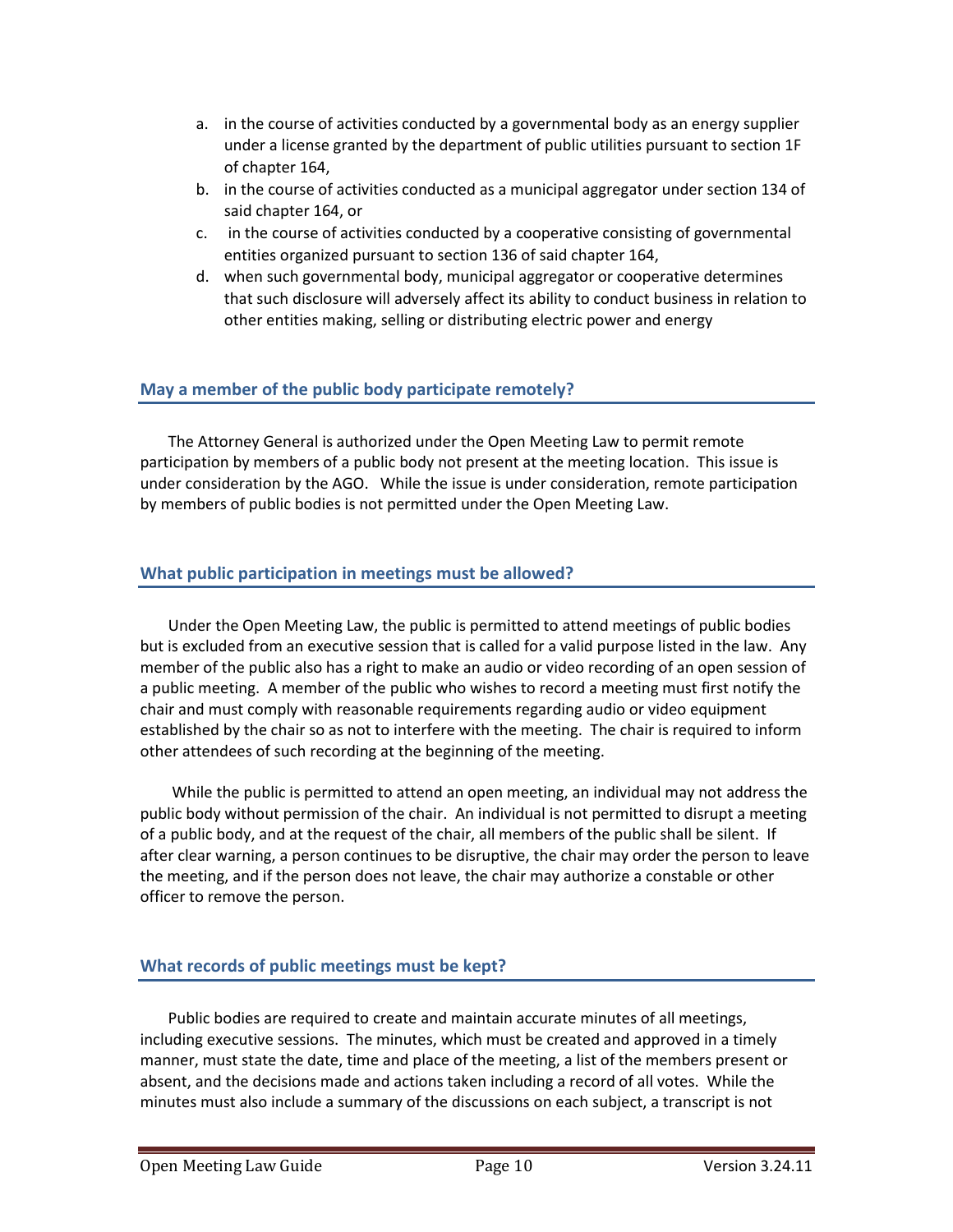required. No vote taken by a public body, either in an open or in an executive session, shall be by secret ballot. All votes taken in executive session must be by roll call and the results recorded in the minutes. In addition, the minutes must include a list of the documents and other exhibits used at the meeting. While public bodies are required to retain these records in accordance with records retention laws, the documents and exhibits listed in the minutes need not be attached to or physically stored with the minutes.

The minutes, documents and exhibits are public records and a part of the official record of the meeting. Records may be subject to disclosure under either the Open Meeting Law or Public Records Law and must be retained in accordance with the Secretary of State's record retention schedule. The State and Municipal Record Retention Schedules are available through the Secretary of State's website at: [http://www.sec.state.ma.us/arc/arcrmu/rmuidx.htm.](http://www.sec.state.ma.us/arc/arcrmu/rmuidx.htm)

## Open Session Meeting Records

The Open Meeting Law requires public bodies to create and approve minutes in a timely manner. The law requires that existing minutes be made available to the public within 10 days upon request, whether they have been approved or remain in draft form. Materials or other exhibits used by the public body in an open meeting are also to be made available to the public within 10 days upon request.

There are two exemptions to the open session records disclosure requirement: 1) materials (other than those that were created by members of the public body for the purpose of the evaluation) used in a performance evaluation of an individual bearing on his professional competence, and 2) materials (other than any resume submitted by an applicant which is always subject to disclosure) used in deliberations about employment or appointment of individuals, including applications and supporting materials. Documents created by members of the public body for the purpose of performing an evaluation are subject to disclosure. This applies to both individual evaluations and evaluation compilations, provided the documents were created by members of the public body for the purpose of the evaluation.

#### Executive Session Meeting Records

Public bodies are not required to disclose the minutes, notes or other materials used in an executive session where the disclosure of these records may defeat the lawful purposes of the executive session. Once disclosure would no longer defeat the purposes of the executive session, minutes and other records from that executive session must be disclosed unless they are within an exemption to the Public Records Law, G.L. c. 4, § 7, cl. 26, or are attorney-client privileged. The public body is also required to periodically review the executive session minutes to determine whether continued non-disclosure is warranted, and such determination must be included in the subsequent meeting minutes. A public body must respond to a request to inspect or copy executive session minutes within 10 days of request and promptly release the records if they are subject to disclosure. If the body has not performed a review to determine whether they are subject to disclosure, it must do so prior to its next meeting or within 30 days, whichever is sooner.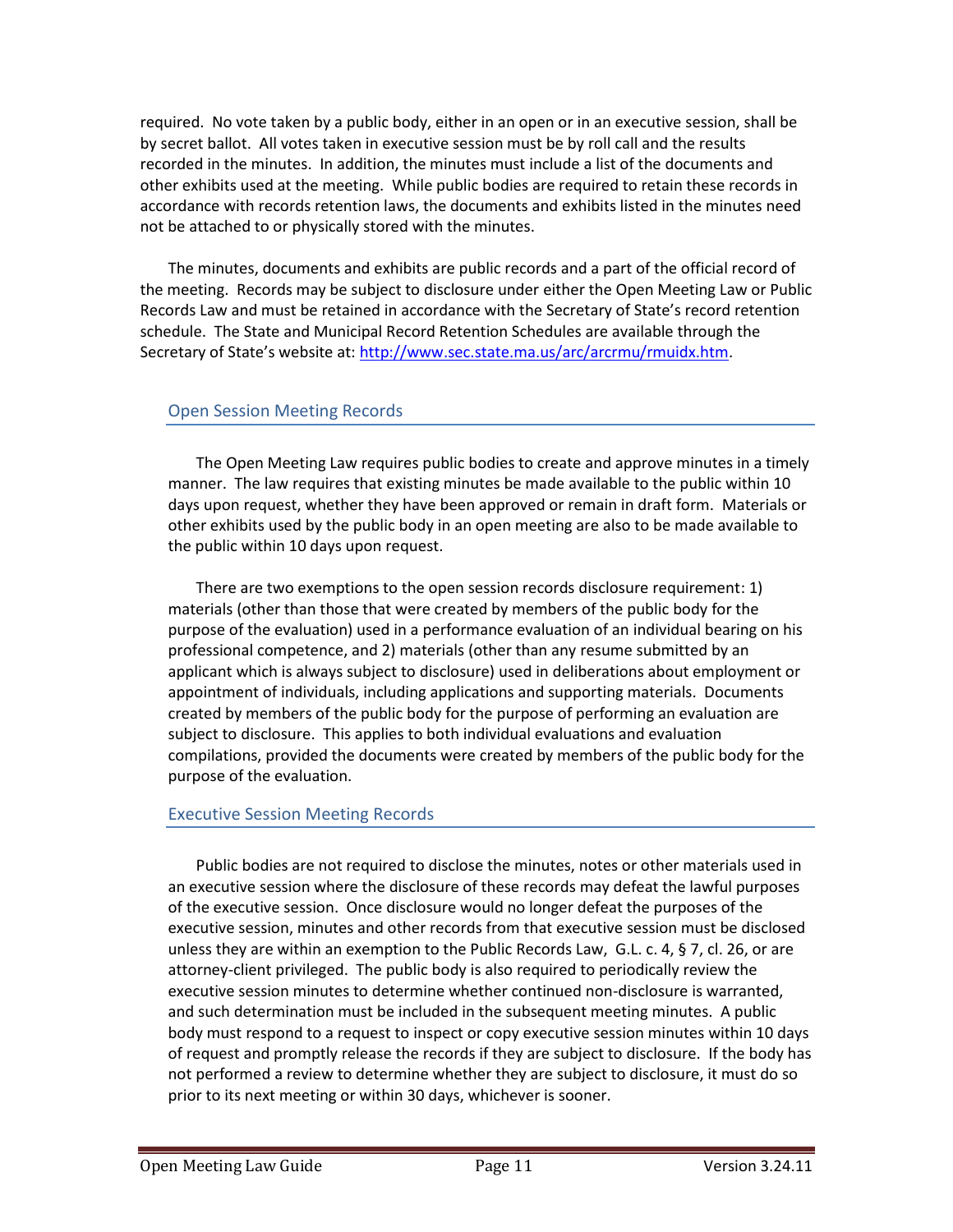# **What is the Attorney General's role in enforcing the Open Meeting Law?**

The Attorney General's Division of Open Government is responsible for enforcing the Open Meeting Law. The Attorney General has the authority to take and investigate complaints, bring enforcement actions, issue advisory opinions and issue regulations.

The Division of Open Government regularly seeks feedback from the public on ways in which it can better support public bodies to help them comply with the law's requirements, and will provide online and in-person trainings on the Open Meeting Law. The Division of Open Government will also respond to information requests from public bodies and the public.

The Division of Open Government will take complaints from members of the public and will work with public bodies to resolve problems. While any member of the public may file a complaint with a public body alleging a violation of the Open Meeting Law, a public body need not, and the Division of Open Government will not, investigate anonymous complaints.

# **What is the Open Meeting Law complaint procedure?**

#### Step 1. Filing a Complaint with the Public Body

Individuals who allege a violation of the Open Meeting Law must first file a complaint *with the public body* alleged to have violated the OML. The complaint must be filed within 30 days of the date of the violation, or the date the complainant could reasonably have known of the violation. The complaint must be filed on a [Complaint Form](http://www.mass.gov/Cago/docs/Government/AGO_Open_Meeting_Law_Complaint_Form.pdf) available on the AGO website. When filing a complaint with a local public body, the complainant must also file a copy of the complaint with the municipal clerk.

#### Step 2. The Public Body's Response

Upon receipt, the Chair of the public body should distribute copies of the complaint to the members of the public body. The public body has 14 business days from the date of receipt to review the complainant's allegations; take remedial action if appropriate; notify the complainant of the remedial action; and forward a copy of the complaint and description of the remedial action taken to the AGO. The public body may request additional information from the complainant. The public body may also request an extension of time to respond to the complaint. A request for an extension should be made within 14 business days of receipt of the complaint by the public body. The request for an extension should be made in writing to the Division of Open Government, and should state the reason for the requested extension.

#### Step 3. Filing a Complaint with the Attorney General's Office

A complaint is ripe for review by the AGO 30 days after the complaint is filed with the public body. This 30-day period is intended to provide a reasonable opportunity for the complainant and the public body to resolve the initial complaint. It is important to note that complaints are *not* automatically treated as filed for review by the AGO upon filing with the public body. A complainant who has filed a complaint with a public body, and seeks further review by the Division of Open Government, must file the complaint with the AGO after the 30-day local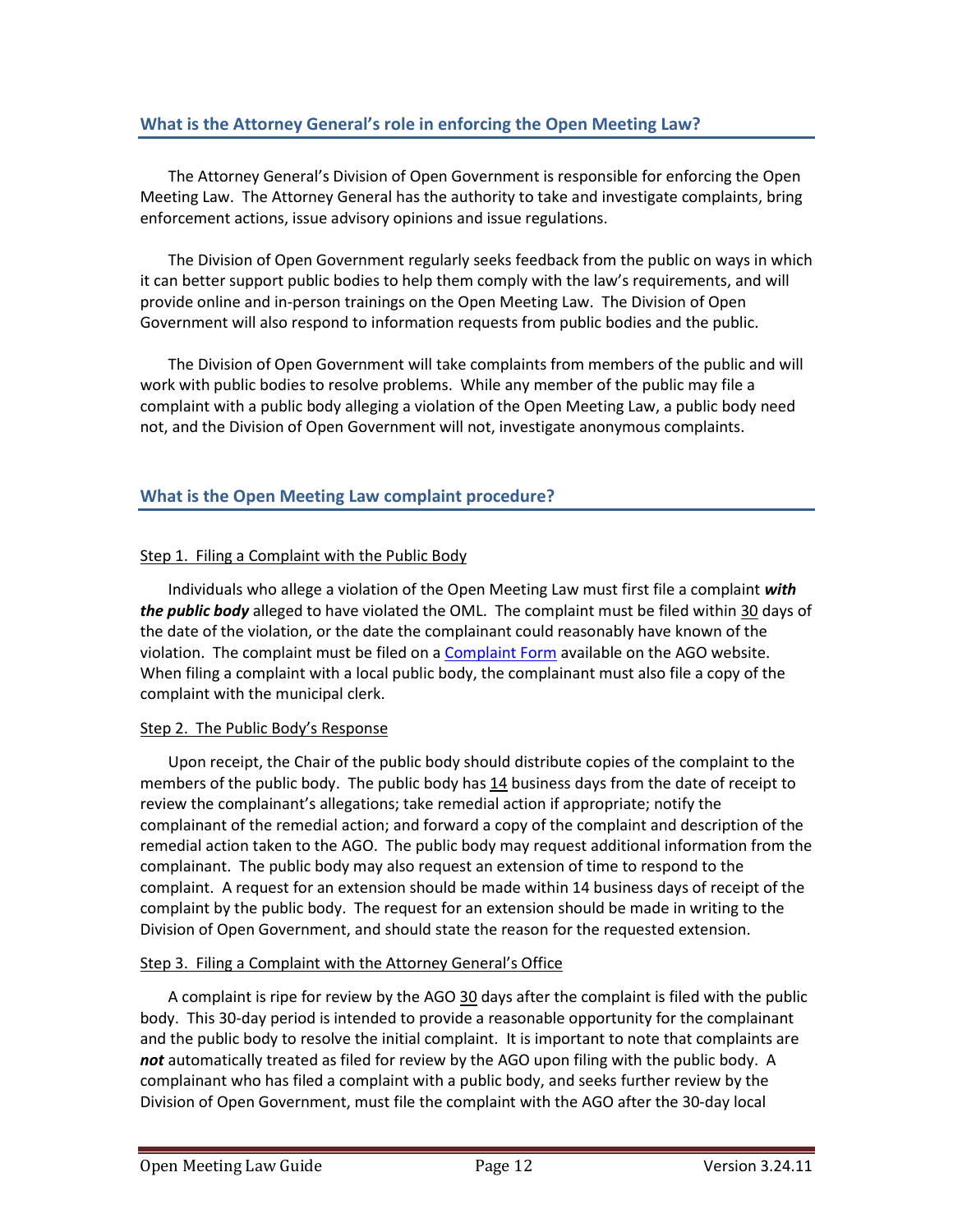review period has elapsed but before 90 days have passed since the date of the violation. When filing the complaint with the AGO, the complainant must include a copy of the original complaint and may include any other materials the complainant feels are relevant, including an explanation of why the complainant is not satisfied with the remedial action taken by the public body. Complaints filed with the AGO are public records.

The AGO will review the complaint and any remedial action taken by the public body. The AGO may request additional information from both the complainant and the public body. The AGO will seek to resolve complaints in a reasonable period of time, generally within 90 days of the complaint becoming ripe for review by our office. The AGO may decline to investigate a complaint where more than 90 days have passed since the date of the alleged violation.

## **Will the Attorney General's Office provide training on the Open Meeting Law?**

The Open Meeting Law directs the AGO to create educational materials and provide training to public bodies to foster awareness of and compliance with the Open Meeting Law. The AGO has established an Open Meeting Law website, [www.mass.gov/ago/openmeeting,](http://www.mass.gov/ago/openmeeting) on which government officials and members of public bodies can find the statute, regulations, FAQs, training materials and other resources. The AGO will provide regional trainings for members of public bodies and will hold periodic online webinars.

#### **Contacting the Attorney General**

If you have any questions about the Open Meeting Law or anything contained in this guide, please contact the AGO's Division of Open Government. The AGO also welcomes any comments, feedback, or suggestions you may have about the Open Meeting Law or this guide.

> Division of Open Government Office of the Attorney General 617-963-2540 [www.mass.gov/ago/openmeeting](http://www.mass.gov/ago/openmeeting) [OpenMeeting@state.ma.us](mailto:OpenMeeting@state.ma.us) One Ashburton Place Boston, MA 02108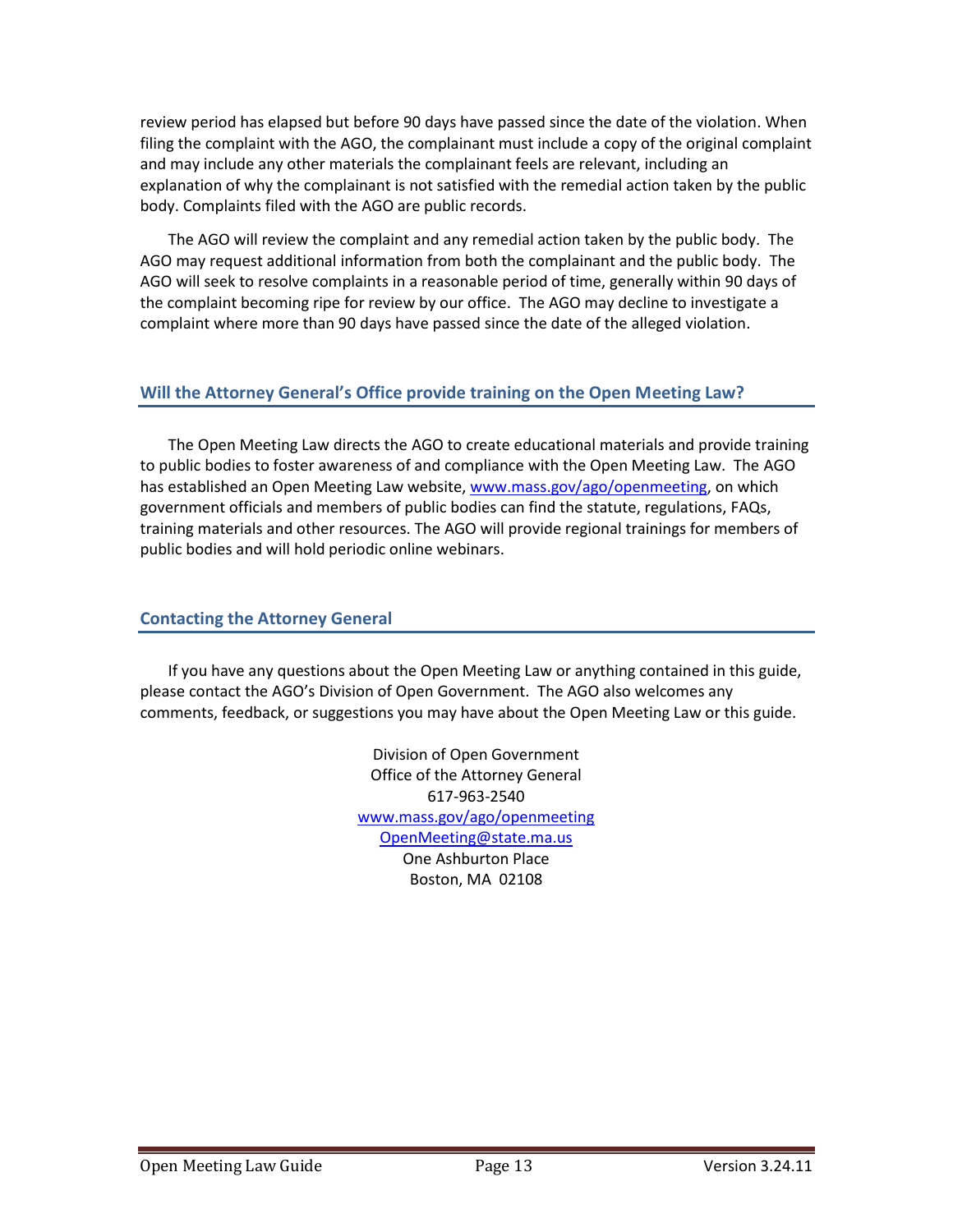# **THE COMMONWEALTH OF MASSACHUSETTS**

#### **OPEN MEETING LAW, G.L. c. 30A, §§ 18-25<sup>3</sup>**

\* \* \*

*Chapter 28 of the Acts of 2009, sections 17–20, repealed the existing state Open Meeting Law, G.L. c. 30A, §§ 11A, 11A-1/2, county Open Meeting Law, G.L. c. 34, §9F, 9G, and municipal Open Meeting Law, G.L. c. 39, §§ 23A, 23B, and 23C, and replaced them with a single Open Meeting Law covering all public bodies, G.L. c. 30A, §§ 18-25, enforced by the Attorney General.*

\* \* \*

#### **Section 18: [DEFINITIONS]**

As used in this section and sections 19 to 25, inclusive, the following words shall, unless the context clearly requires otherwise, have the following meanings:

"Deliberation", an oral or written communication through any medium, including electronic mail, between or among a quorum of a public body on any public business within its jurisdiction; provided, however, that "deliberation" shall not include the distribution of a meeting agenda, scheduling information or distribution of other procedural meeting or the distribution of reports or documents that may be discussed at a meeting, provided that no opinion of a member is expressed.

"Emergency", a sudden, generally unexpected occurrence or set of circumstances demanding immediate action.

"Executive session", any part of a meeting of a public body closed to the public for deliberation of certain matters.

"Intentional violation", an act or omission by a public body or a member thereof, in knowing violation of the open meeting law.

"Meeting", a deliberation by a public body with respect to any matter within the body's jurisdiction; provided, however, "meeting" shall not include:

(a) an on-site inspection of a project or program, so long as the members do not deliberate;

(b) attendance by a quorum of a public body at a public or private gathering, including a conference or training program or a media, social or other event, so long as the members do not deliberate;

(c) attendance by a quorum of a public body at a meeting of another public body that has complied with the notice requirements of the open meeting law, so long as the

 $\overline{\phantom{a}}$ 

 $3$  NOTICE: This is NOT the official version of the Massachusetts General Law (MGL). While reasonable efforts have been made to ensure the accuracy and currency of the data provided, do not rely on this information without first checking an official edition of the MGL.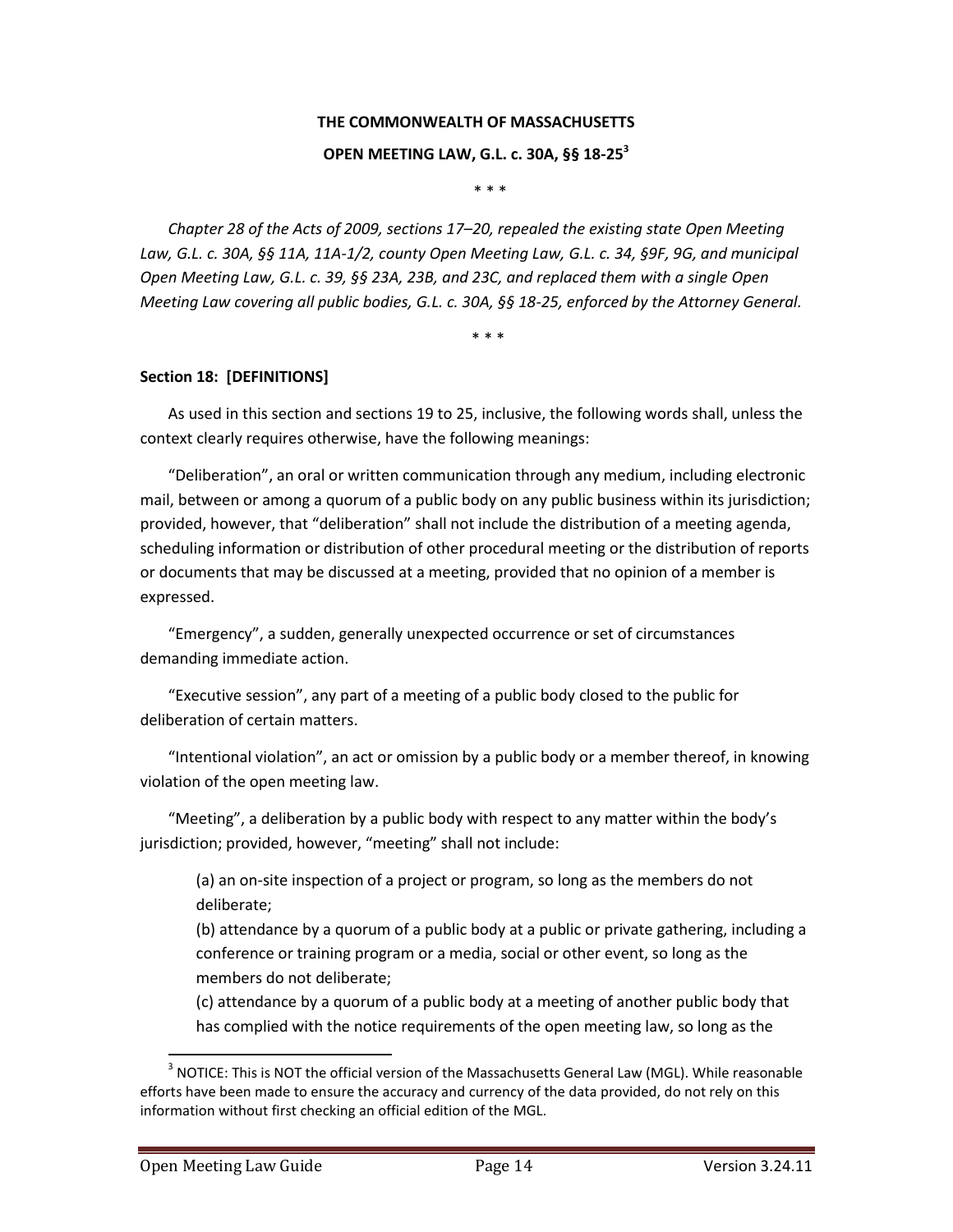visiting members communicate only by open participation in the meeting on those matters under discussion by the host body and do not deliberate; (d) a meeting of a quasi-judicial board or commission held for the sole purpose of making a decision required in an adjudicatory proceeding brought before it; or (e) a session of a town meeting convened under section 9 of chapter 39 which would include the attendance by a quorum of a public body at any such session.

"Minutes", the written report of a meeting created by a public body required by subsection (a) of section 22 and section 5A of chapter 66.

"Open meeting law", sections 18 to 25, inclusive.

"Post notice", to display conspicuously the written announcement of a meeting either in hard copy or electronic format.

"Preliminary screening", the initial stage of screening applicants conducted by a committee or subcommittee of a public body solely for the purpose of providing to the public body a list of those applicants qualified for further consideration or interview.

"Public body", a multiple-member board, commission, committee or subcommittee within the executive or legislative branch or within any county, district, city, region or town, however created, elected, appointed or otherwise constituted, established to serve a public purpose; provided, however, that the governing board of a local housing, redevelopment or other similar authority shall be deemed a local public body; provided, further, that the governing board or body of any other authority established by the general court to serve a public purpose in the commonwealth or any part thereof shall be deemed a state public body; provided, further, that "public body" shall not include the general court or the committees or recess commissions thereof, bodies of the judicial branch or bodies appointed by a constitutional officer solely for the purpose of advising a constitutional officer and shall not include the board of bank incorporation or the policyholders protective board; and provided further, that a subcommittee shall include any multiple-member body created to advise or make recommendations to a public body.

"Quorum", a simple majority of the members of the public body, unless otherwise provided in a general or special law, executive order or other authorizing provision.

## **Section 19. [DIVISION OF OPEN GOVERNMENT AND ADVISORY COMMISSION]**

(a) There shall be in the department of the attorney general a division of open government under the direction of a director of open government. The attorney general shall designate an assistant attorney general as the director of the open government division. The director may appoint and remove, subject to the approval of the attorney general, such expert, clerical and other assistants as the work of the division may require. The division shall perform the duties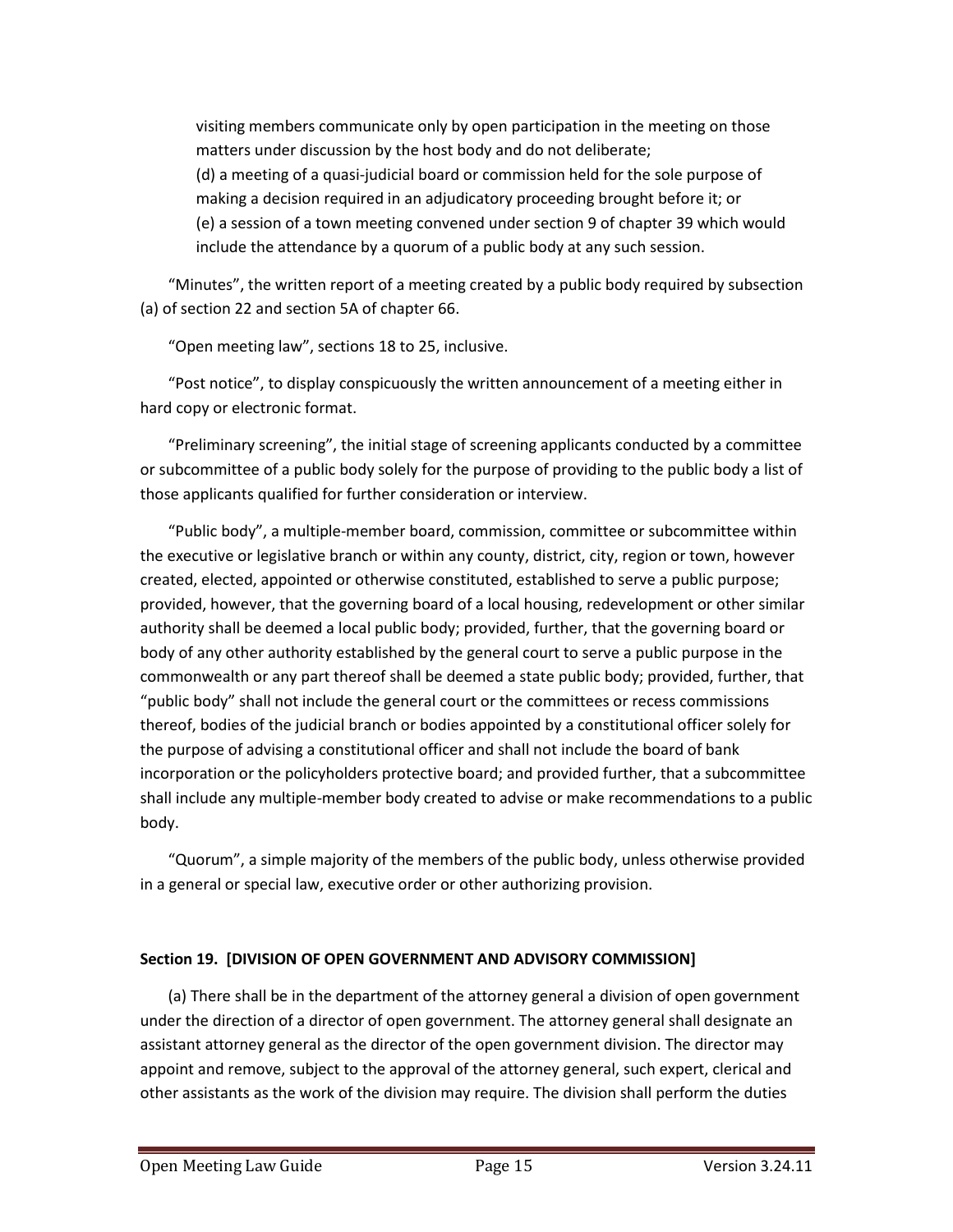imposed upon the attorney general by the open meeting law, which may include participating, appearing and intervening in any administrative and judicial proceedings pertaining to the enforcement of the open meeting law. For the purpose of such participation, appearance, intervention and training authorized by this chapter the attorney general may expend such funds as may be appropriated therefor.

(b) The attorney general shall create and distribute educational materials and provide training to public bodies in order to foster awareness and compliance with the open meeting law. Open meeting law training may include, but shall not be limited to, instruction in:

- (1) the general background of the legal requirements for the open meeting law;
- (2) applicability of sections 18 to 25, inclusive, to governmental bodies;
- (3) the role of the attorney general in enforcing the open meeting law; and
- (4) penalties and other consequences for failure to comply with this chapter.

(c) There shall be an open meeting law advisory commission. The commission shall consist of 5 members, 2 of whom shall be the chairmen of the joint committee on state administration and regulatory oversight; 1 of whom shall be the president of the Massachusetts Municipal Association or his designee; 1 of whom shall be the president of the Massachusetts Newspaper Publishers Association or his designee; and 1 of whom shall be the attorney general or his designee.

The commission shall review issues relative to the open meeting law and shall submit to the attorney general recommendations for changes to the regulations, trainings, and educational initiatives relative to the open meeting law as it deems necessary and appropriate.

(d) The attorney general shall, not later than January 31, file annually with the commission a report providing information on the enforcement of the open meeting law during the preceding calendar year. The report shall include, but not be limited to:

(1) the number of open meeting law complaints received by the attorney general;

(2) the number of hearings convened as the result of open meeting law complaints by the attorney general;

(3) a summary of the determinations of violations made by the attorney general; (4) a summary of the orders issued as the result of the determination of an open meeting law violation by the attorney general;

(5) an accounting of the fines obtained by the attorney general as the result of open meeting law enforcement actions;

(6) the number of actions filed in superior court seeking relief from an order of the attorney general; and

(7) any additional information relevant to the administration and enforcement of the open meeting law that the attorney general deems appropriate.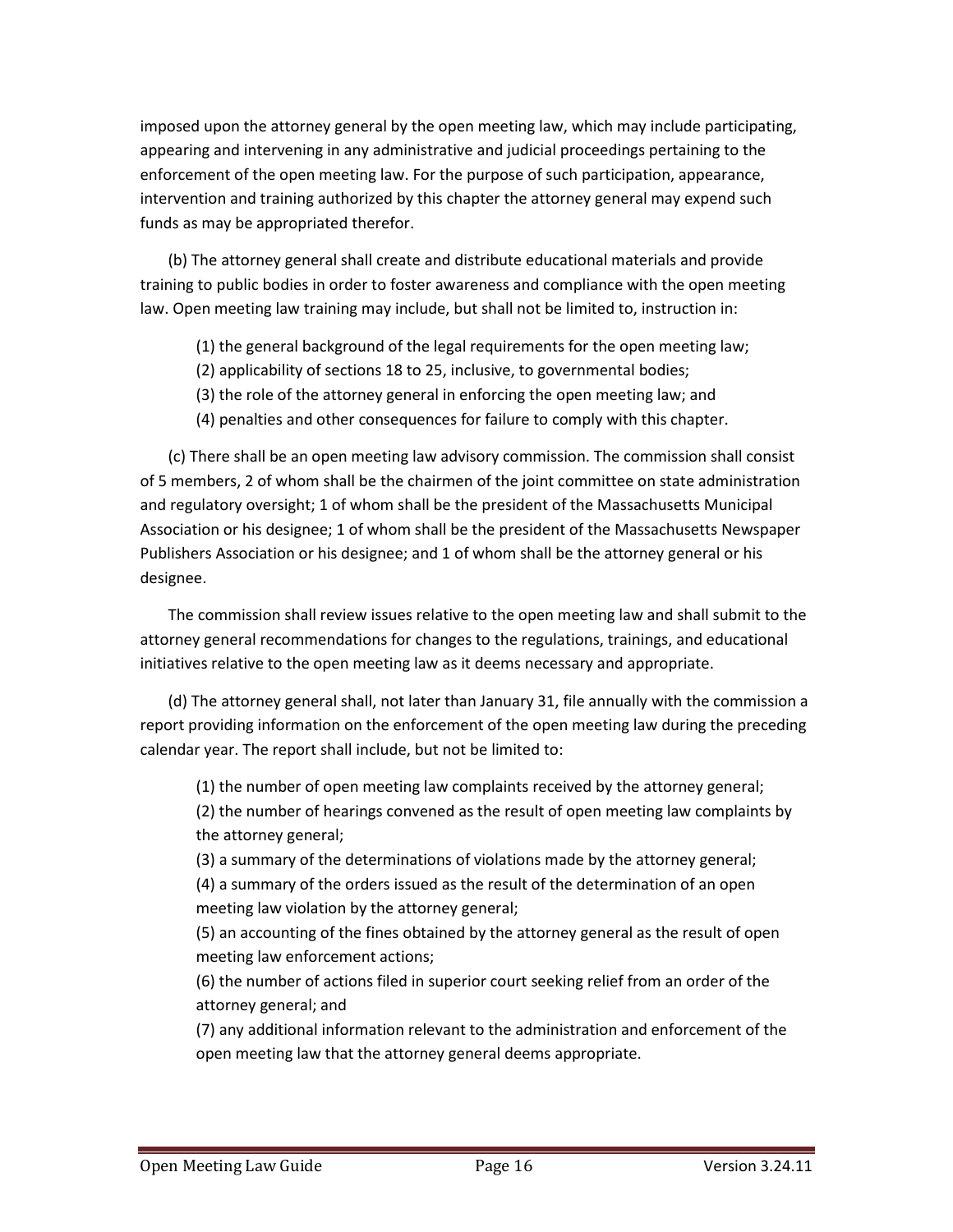#### **Section 20. [NOTICE, REMOTE PARTICIPATION, PUBLIC PARTICIPATION, CERTIFICATION]**

(a) Except as provided in section 21, all meetings of a public body shall be open to the public.

(b) Except in an emergency, in addition to any notice otherwise required by law, a public body shall post notice of every meeting at least 48 hours prior to such meeting, excluding Saturdays, Sundays and legal holidays. In an emergency, a public body shall post notice as soon as reasonably possible prior to such meeting. Notice shall be printed in a legible, easily understandable format and shall contain the date, time and place of such meeting and a listing of topics that the chair reasonably anticipates will be discussed at the meeting.

(c) For meetings of a local public body, notice shall be filed with the municipal clerk and posted in a manner conspicuously visible to the public at all hours in or on the municipal building in which the clerk's office is located.

For meetings of a regional or district public body, notice shall be filed and posted in each city or town within the region or district in the manner prescribed for local public bodies. For meetings of a regional school district, the secretary of the regional school district committee shall be considered to be its clerk and shall file notice with the clerk of each city or town within such district and shall post the notice in the manner prescribed for local public bodies. For meetings of a county public body, notice shall be filed in the office of the county commissioners and a copy of the notice shall be publicly posted in a manner conspicuously visible to the public at all hours in such place or places as the county commissioners shall designate for the purpose.

For meetings of a state public body, notice shall be filed with the attorney general by posting on a website in accordance with procedures established for this purpose and a duplicate copy of the notice shall be filed with the regulations division of the state secretary's office.

The attorney general shall have the authority to prescribe or approve alternative methods of notice where the attorney general determines such alternative will afford more effective notice to the public.

(d) The attorney general may by regulation or letter ruling, authorize remote participation by members of a public body not present at the meeting location; provided, however, that the absent members and all persons present at the meeting location are clearly audible to each other; and provided, further, that a quorum of the body, including the chair, are present at the meeting location. Such authorized members may vote and shall not be deemed absent for the purposes of section 23D of chapter 39.

(e) After notifying the chair of the public body, any person may make a video or audio recording of an open session of a meeting of a public body, or may transmit the meeting through any medium, subject to reasonable requirements of the chair as to the number, placement and operation of equipment used so as not to interfere with the conduct of the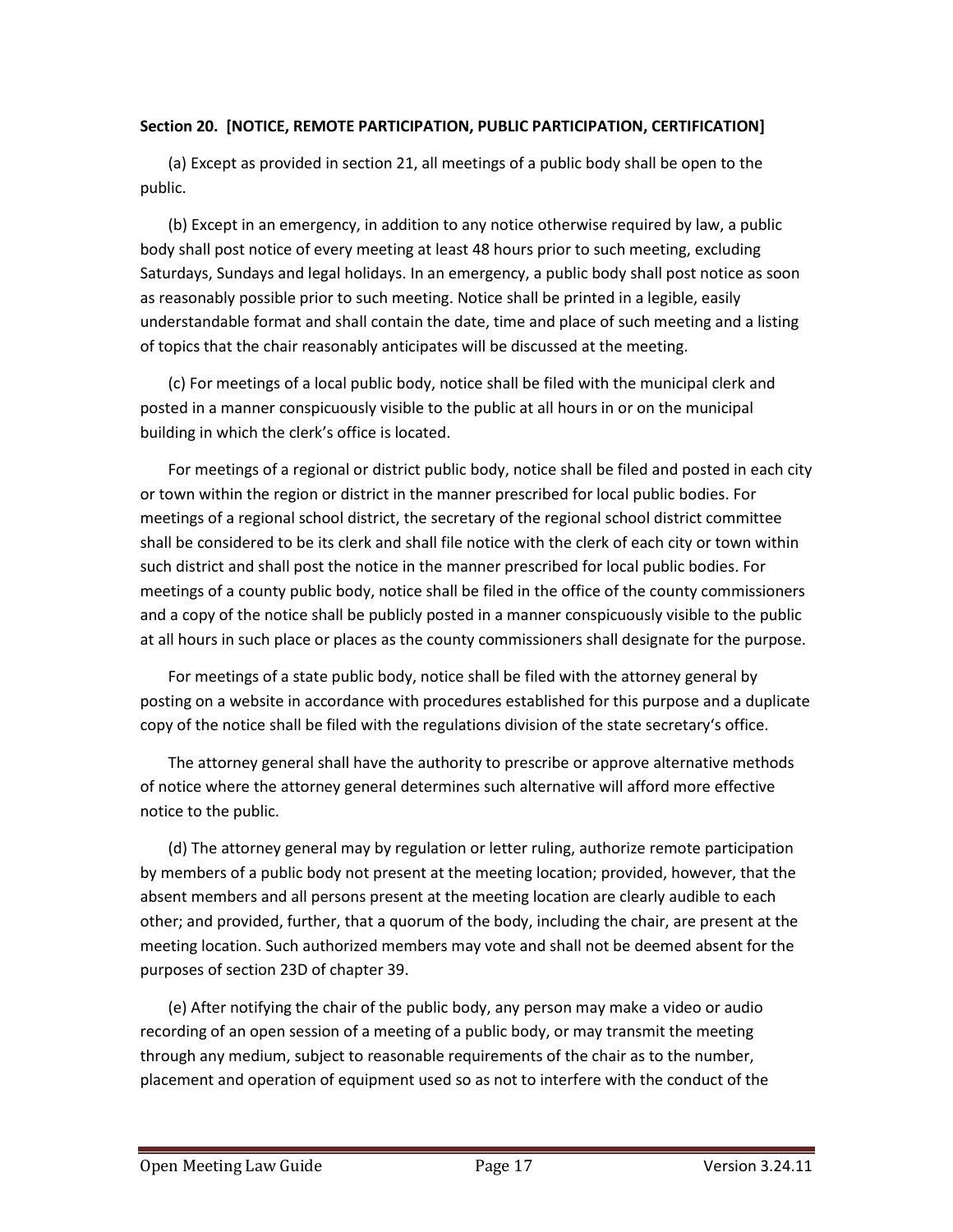meeting. At the beginning of the meeting the chair shall inform other attendees of any such recordings.

(f) No person shall address a meeting of a public body without permission of the chair, and all persons shall, at the request of the chair, be silent. No person shall disrupt the proceedings of a meeting of a public body. If, after clear warning from the chair, a person continues to disrupt the proceedings, the chair may order the person to withdraw from the meeting and if the person does not withdraw, the chair may authorize a constable or other officer to remove the person from the meeting.

(g) Within 2 weeks of qualification for office, all persons serving on a public body shall certify, on a form prescribed by the attorney general, the receipt of a copy of the open meeting law, regulations promulgated pursuant to section 25 and a copy of the educational materials prepared by the attorney general explaining the open meeting law and its application pursuant to section 19. Unless otherwise directed or approved by the attorney general, the appointing authority, city or town clerk or the executive director or other appropriate administrator of a state or regional body, or their designees, shall obtain such certification from each person upon entering service and shall retain it subject to the applicable records retention schedule where the body maintains its official records. The certification shall be evidence that the member of a public body has read and understands the requirements of the open meeting law and the consequences of violating it.

## **Section 21. [EXECUTIVE SESSIONS]**

(a) A public body may meet in executive session only for the following purposes:

1. To discuss the reputation, character, physical condition or mental health, rather than professional competence, of an individual, or to discuss the discipline or dismissal of, or complaints or charges brought against, a public officer, employee, staff member or individual. The individual to be discussed in such executive session shall be notified in writing by the public body at least 48 hours prior to the proposed executive session; provided, however, that notification may be waived upon written agreement of the parties. A public body shall hold an open session if the individual involved requests that the session be open. If an executive session is held, such individual shall have the following rights:

i. to be present at such executive session during deliberations which involve that individual;

ii. to have counsel or a representative of his own choosing present and attending for the purpose of advising the individual and not for the purpose of active participation in the executive session; iii. to speak on his own behalf; and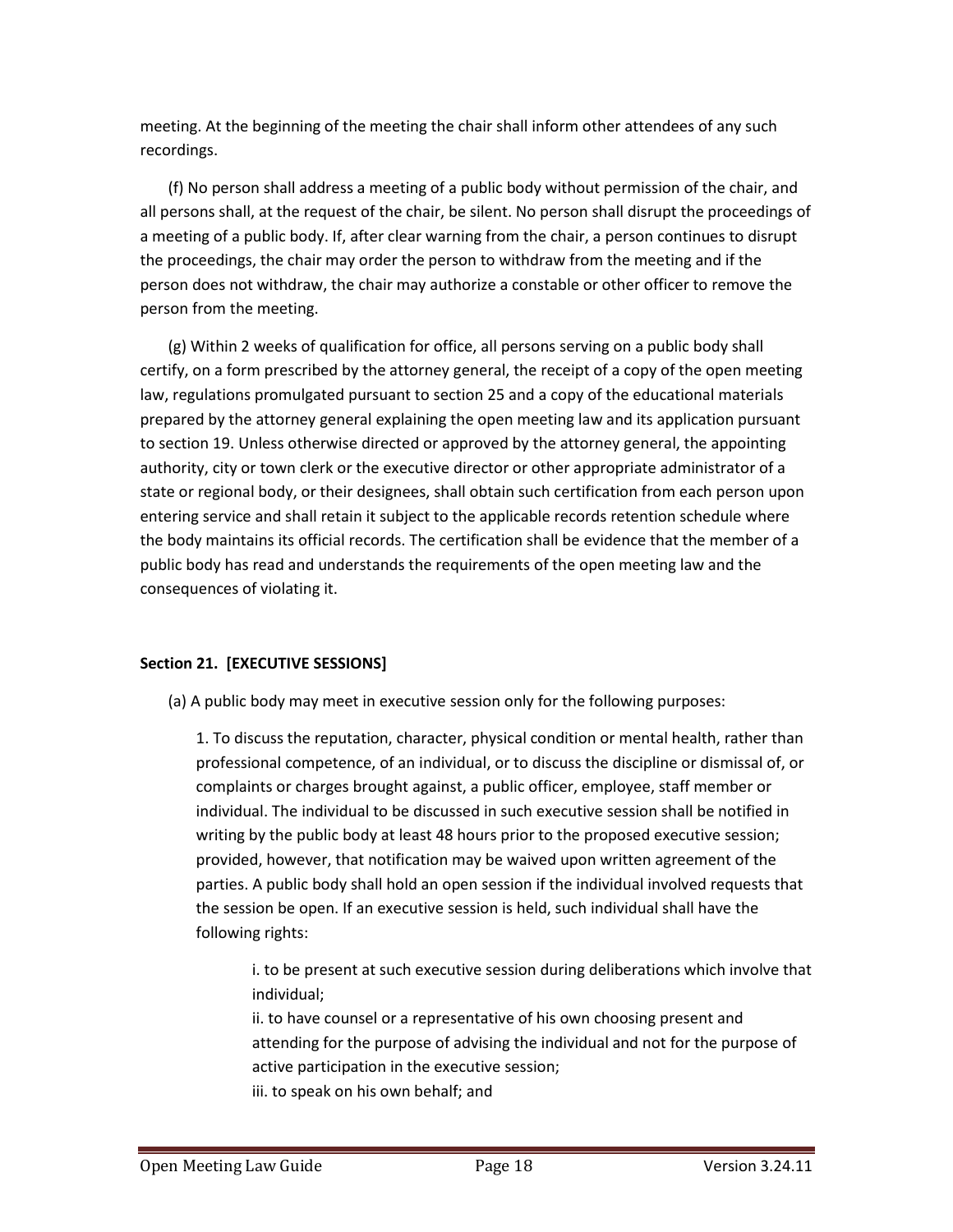iv. to cause an independent record to be created of said executive session by audio-recording or transcription, at the individual's expense.

The rights of an individual set forth in this paragraph are in addition to the rights that he may have from any other source, including, but not limited to, rights under any laws or collective bargaining agreements and the exercise or non-exercise of the individual rights under this section shall not be construed as a waiver of any rights of the individual.

2. To conduct strategy sessions in preparation for negotiations with nonunion personnel or to conduct collective bargaining sessions or contract negotiations with nonunion personnel;

3. To discuss strategy with respect to collective bargaining or litigation if an open meeting may have a detrimental effect on the bargaining or litigating position of the public body and the chair so declares;

4. To discuss the deployment of security personnel or devices, or strategies with respect thereto;

5. To investigate charges of criminal misconduct or to consider the filing of criminal complaints;

6. To consider the purchase, exchange, lease or value of real property if the chair declares that an open meeting may have a detrimental effect on the negotiating position of the public body;

7. To comply with, or act under the authority of, any general or special law or federal grant-in-aid requirements;

8. To consider or interview applicants for employment or appointment by a preliminary screening committee if the chair declares that an open meeting will have a detrimental effect in obtaining qualified applicants; provided, however, that this clause shall not apply to any meeting, including meetings of a preliminary screening committee, to consider and interview applicants who have passed a prior preliminary screening; 9. To meet or confer with a mediator, as defined in section 23C of chapter 233, with respect to any litigation or decision on any public business within its jurisdiction involving another party, group or entity, provided that:

(i) any decision to participate in mediation shall be made in an open session and the parties, issues involved and purpose of the mediation shall be disclosed; and (ii) no action shall be taken by any public body with respect to those issues which are the subject of the mediation without deliberation and approval for such action at an open session; or

10. To discuss trade secrets or confidential, competitively-sensitive or other proprietary information provided in the course of activities conducted by a governmental body as an energy supplier under a license granted by the department of public utilities pursuant to section 1F of chapter 164, in the course of activities conducted as a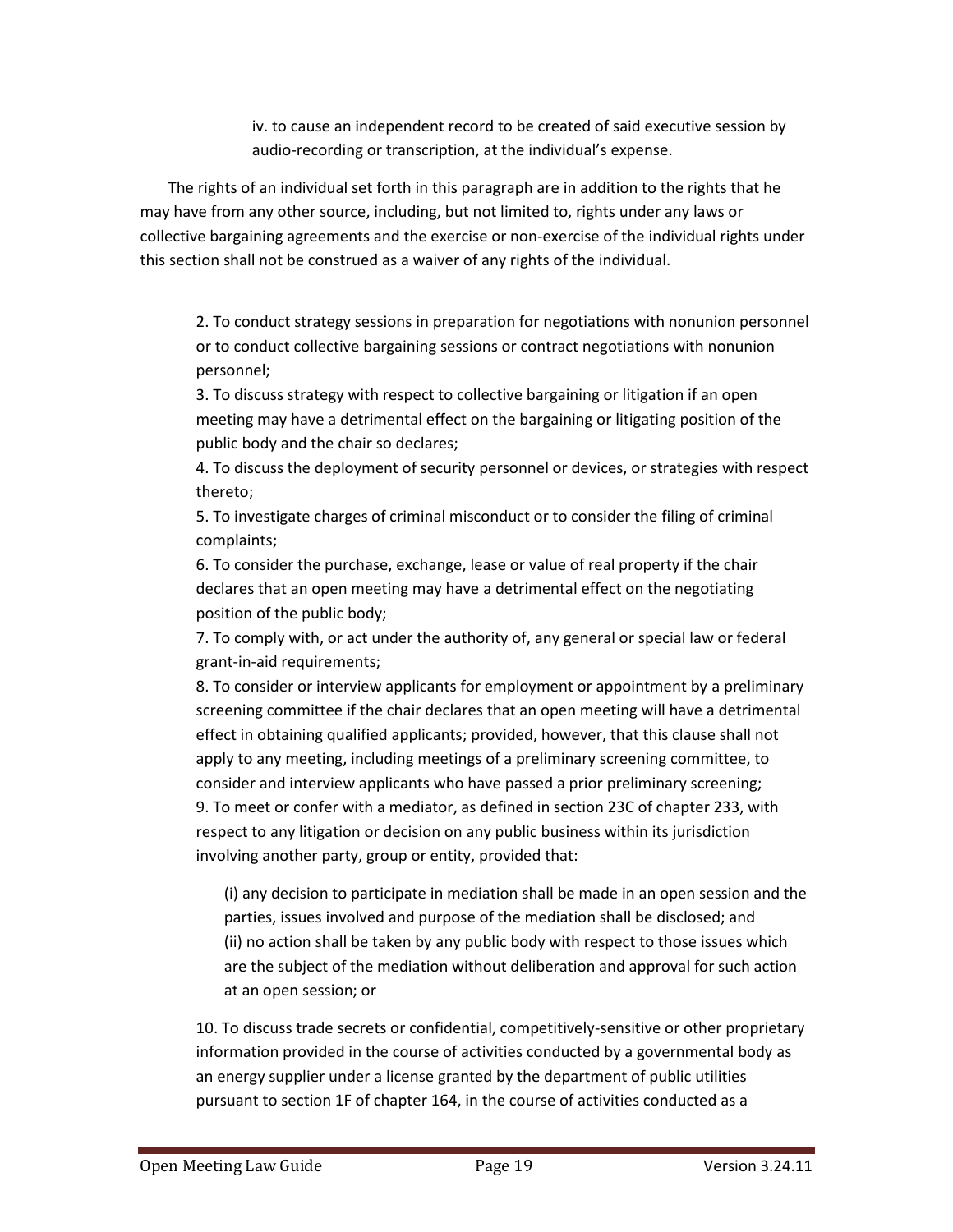municipal aggregator under section 134 of said chapter 164 or in the course of activities conducted by a cooperative consisting of governmental entities organized pursuant to section 136 of said chapter 164, when such governmental body, municipal aggregator or cooperative determines that such disclosure will adversely affect its ability to conduct business in relation to other entities making, selling or distributing electric power and energy.

(b) A public body may meet in closed session for 1 or more of the purposes enumerated in subsection (a) provided that:

1. the body has first convened in an open session pursuant to section 21;

2. a majority of members of the body have voted to go into executive session and the vote of each member is recorded by roll call and entered into the minutes;

3. before the executive session, the chair shall state the purpose for the executive session, stating all subjects that may be revealed without compromising the purpose for which the executive session was called;

4. the chair shall publicly announce whether the open session will reconvene at the conclusion of the executive session; and

5. accurate records of the executive session shall be maintained pursuant to section 23.

#### **Section 22. [MINUTES, RECORDS]**

(a) A public body shall create and maintain accurate minutes of all meetings, including executive sessions, setting forth the date, time and place, the members present or absent, a summary of the discussions on each subject, a list of documents and other exhibits used at the meeting, the decisions made and the actions taken at each meeting, including the record of all votes.

(b) No vote taken at an open session shall be by secret ballot. Any vote taken at an executive session shall be recorded by roll call and entered into the minutes.

(c) Minutes of all open sessions shall be created and approved in a timely manner. The minutes of an open session, if they exist and whether approved or in draft form, shall be made available upon request by any person within 10 days.

(d) Documents and other exhibits, such as photographs, recordings or maps, used by the body at an open or executive session shall, along with the minutes, be part of the official record of the session.

(e) The minutes of any open session, the notes, recordings or other materials used in the preparation of such minutes and all documents and exhibits used at the session, shall be public records in their entirety and not exempt from disclosure pursuant to any of the exemptions under clause Twenty-sixth of section 7 of chapter 4. Notwithstanding this paragraph, the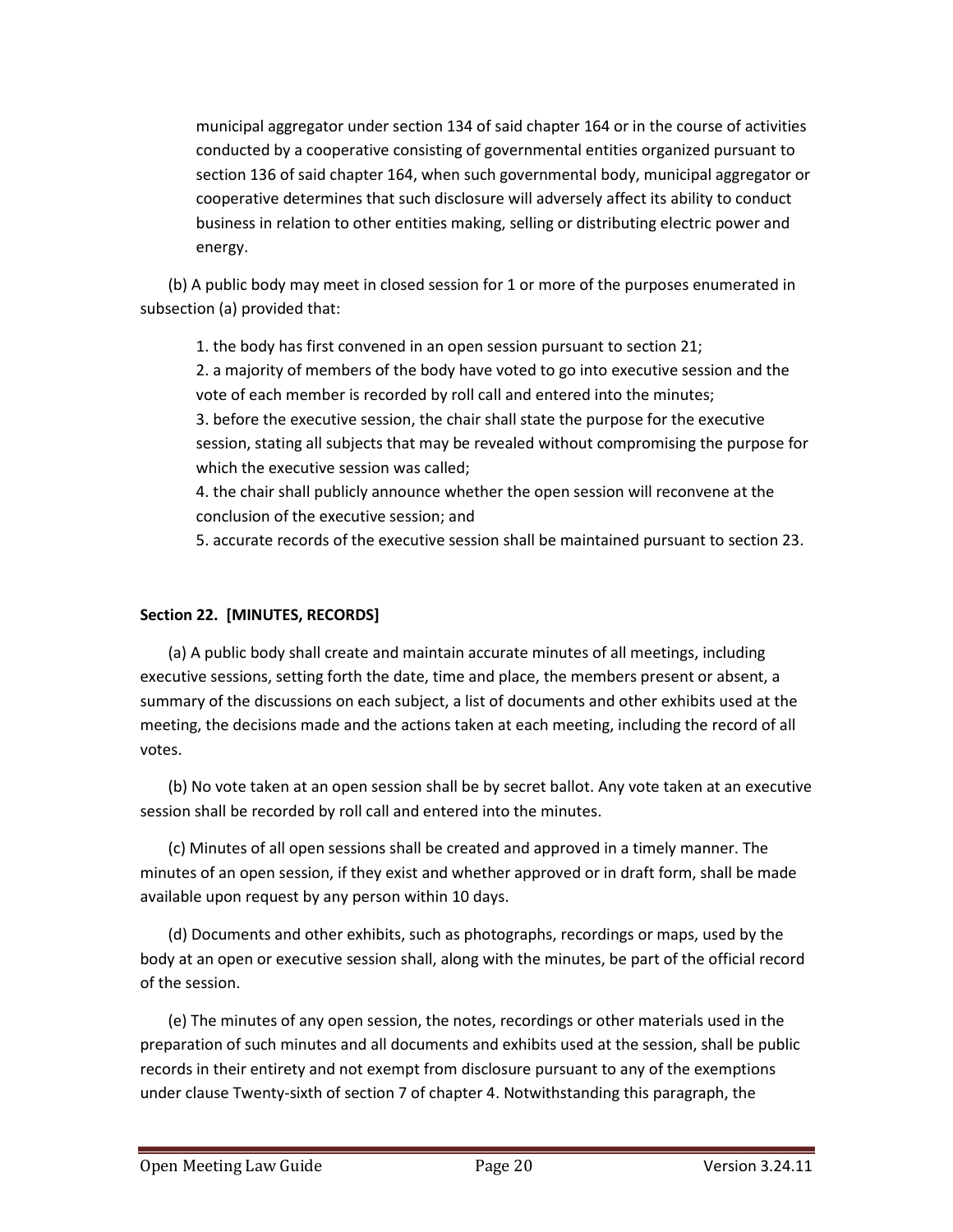following materials shall be exempt from disclosure to the public as personnel information: (1) materials used in a performance evaluation of an individual bearing on his professional competence, provided they were not created by the members of the body for the purposes of the evaluation; and (2) materials used in deliberations about employment or appointment of individuals, including applications and supporting materials; provided, however, that any resume submitted by an applicant shall not be exempt.

(f) The minutes of any executive session, the notes, recordings or other materials used in the preparation of such minutes and all documents and exhibits used at the session, may be withheld from disclosure to the public in their entirety under subclause (a) of clause Twentysixth of section 7 of chapter 4, as long as publication may defeat the lawful purposes of the executive session, but no longer; provided, however, that the executive session was held in compliance with section 21.

When the purpose for which a valid executive session was held has been served, the minutes, preparatory materials and documents and exhibits of the session shall be disclosed unless the attorney-client privilege or 1 or more of the exemptions under said clause Twentysixth of said section 7 of said chapter 4 apply to withhold these records, or any portion thereof, from disclosure.

For purposes of this subsection, if an executive session is held pursuant to clause (2) or (3) of subsections (a) of section 21, then the minutes, preparatory materials and documents and exhibits used at the session may be withheld from disclosure to the public in their entirety, unless and until such time as a litigating, negotiating or bargaining position is no longer jeopardized by such disclosure, at which time they shall be disclosed unless the attorney-client privilege or 1 or more of the exemptions under said clause Twenty-sixth of said section 7 of said chapter 4 apply to withhold these records, or any portion thereof, from disclosure.

(g)(1) The public body, or its chair or designee, shall, at reasonable intervals, review the minutes of executive sessions to determine if the provisions of this subsection warrant continued non-disclosure. Such determination shall be announced at the body's next meeting and such announcement shall be included in the minutes of that meeting.

(2) Upon request by any person to inspect or copy the minutes of an executive session or any portion thereof, the body shall respond to the request within 10 days following receipt and shall release any such minutes not covered by an exemption under subsection (f); provided, however, that if the body has not performed a review pursuant to paragraph (1), the public body shall perform the review and release the non-exempt minutes, or any portion thereof, not later than the body's next meeting or 30 days, whichever first occurs. A public body shall not assess a fee for the time spent in its review.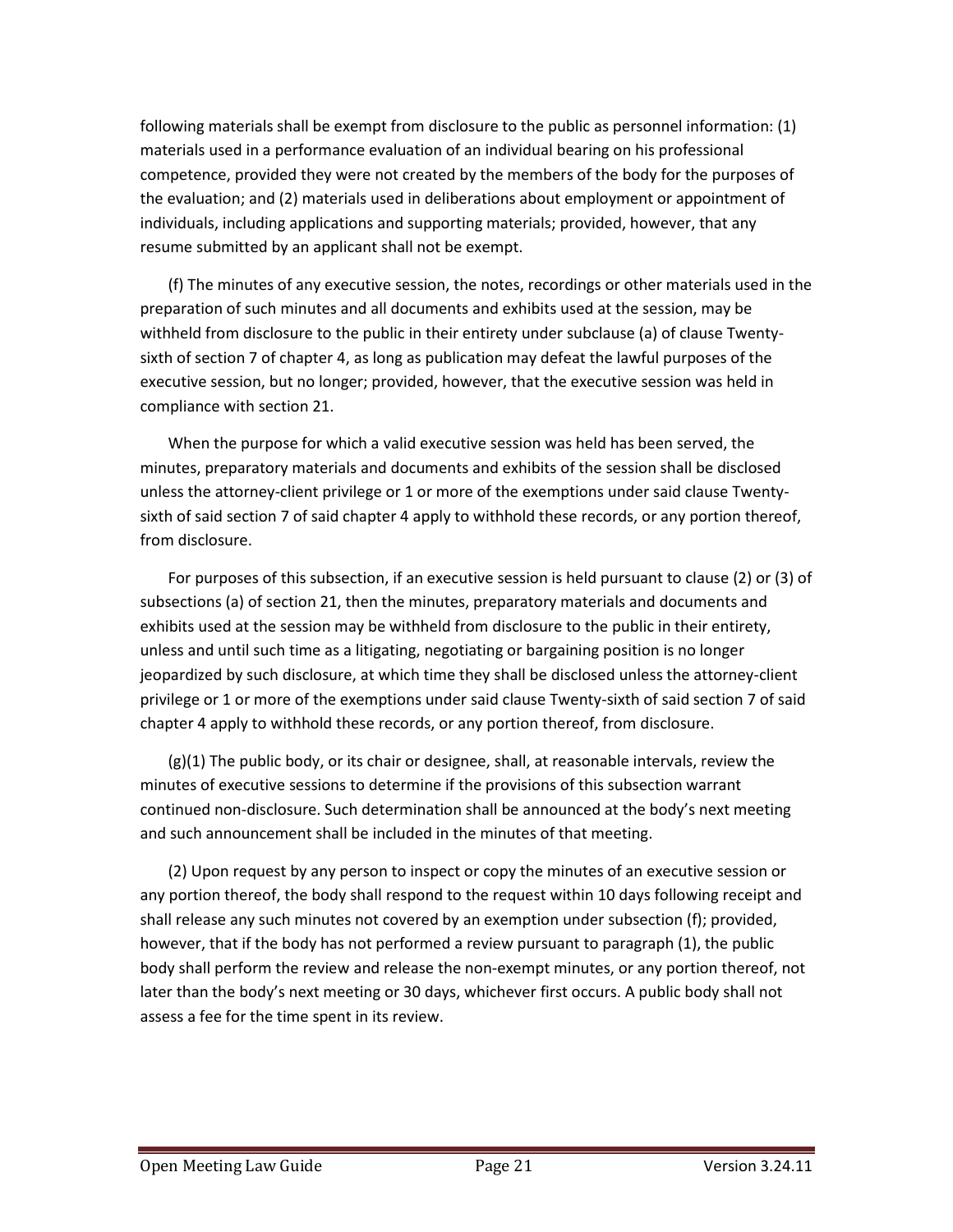#### **Section 23. [COMPLAINTS, REMEDIES]**

(a) Subject to appropriation, the attorney general shall interpret and enforce the open meeting law.

(b) At least 30 days prior to the filing of a complaint with the attorney general, the complainant shall file a written complaint with the public body, setting forth the circumstances which constitute the alleged violation and giving the body an opportunity to remedy the alleged violation; provided, however, that such complaint shall be filed within 30 days of the date of the alleged violation. The public body shall, within 14 business days of receipt of a complaint, send a copy of the complaint to the attorney general and notify the attorney general of any remedial action taken. Any remedial action taken by the public body in response to a complaint under this subsection shall not be admissible as evidence against the public body that a violation occurred in any later administrative or judicial proceeding relating to such alleged violation. The attorney general may authorize an extension of time to the public body for the purpose of taking remedial action upon the written request of the public body and a showing of good cause to grant the extension.

(c) Upon the receipt of a complaint by any person, the attorney general shall determine, in a timely manner, whether there has been a violation of the open meeting law. The attorney general may, and before imposing any civil penalty on a public body shall, hold a hearing on any such complaint. Following a determination that a violation has occurred, the attorney general shall determine whether the public body, 1 or more of the members, or both, are responsible and whether the violation was intentional or unintentional. Upon the finding of a violation, the attorney general may issue an order to:

(1) compel immediate and future compliance with the open meeting law;

(2) compel attendance at a training session authorized by the attorney general;

(3) nullify in whole or in part any action taken at the meeting;

(4) impose a civil penalty upon the public body of not more than \$1,000 for each intentional violation;

(5) reinstate an employee without loss of compensation, seniority, tenure or other benefits;

(6) compel that minutes, records or other materials be made public; or

(7) prescribe other appropriate action.

(d) A public body or any member of a body aggrieved by any order issued pursuant to this section may, notwithstanding any general or special law to the contrary, obtain judicial review of the order only through an action in superior court seeking relief in the nature of certiorari; provided, however, that notwithstanding section 4 of chapter 249, any such action shall be commenced in superior court within 21 days of receipt of the order. Any order issued under this section shall be stayed pending judicial review; provided, however, that if the order nullifies an action of the public body, the body shall not implement such action pending judicial review.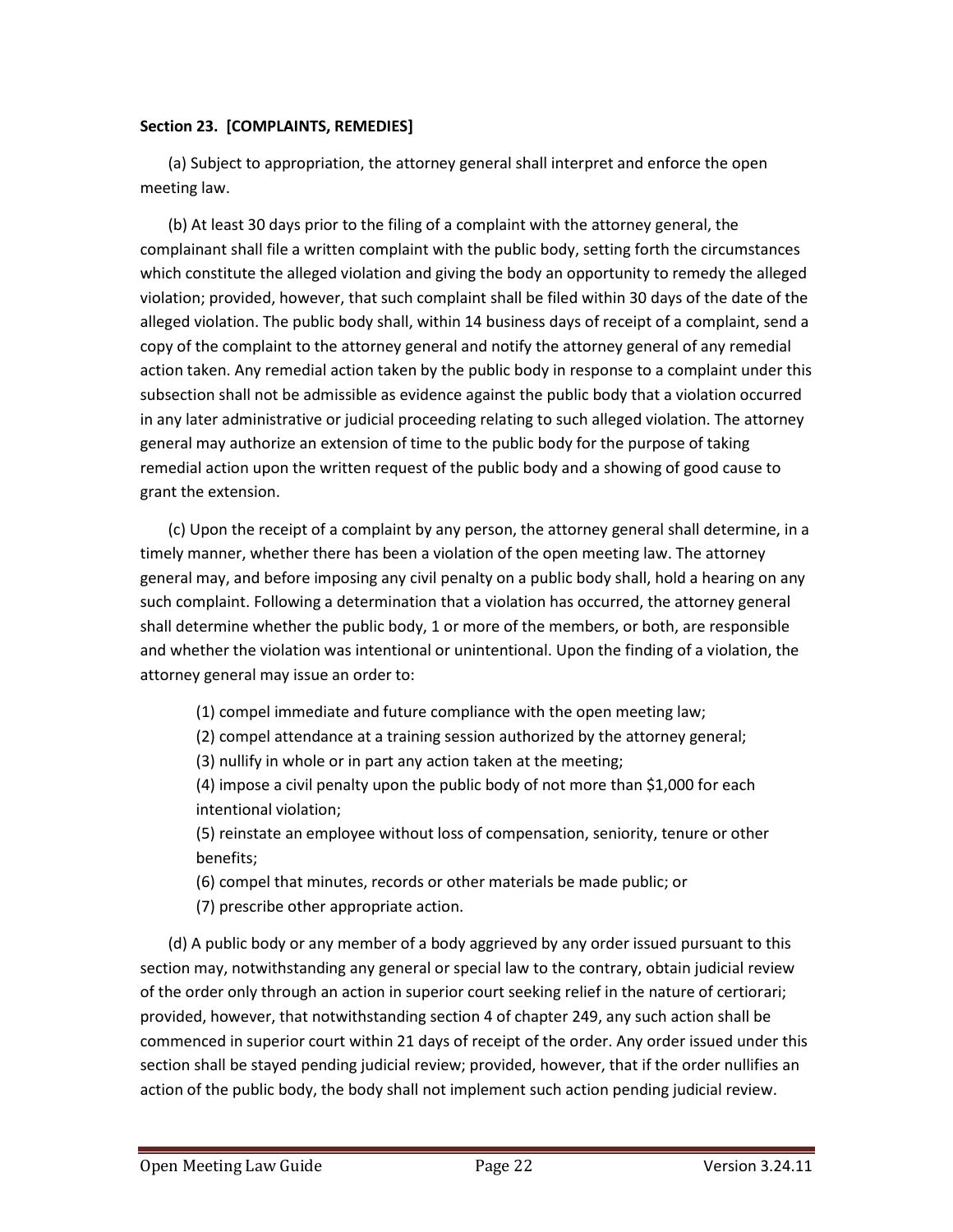(e) If any public body or member thereof shall fail to comply with the requirements set forth in any order issued by the attorney general, or shall fail to pay any civil penalty imposed within 21 days of the date of issuance of such order or within 30 days following the decision of the superior court if judicial review of such order has been timely sought, the attorney general may file an action to compel compliance. Such action shall be filed in Suffolk superior court with respect to state public bodies and, with respect to all other public bodies, in the superior court in any county in which the public body acts or meets. If such body or member has not timely sought judicial review of the order, such order shall not be open to review in an action to compel compliance.

(f) As an alternative to the procedure in subsection (b), the attorney general or 3 or more registered voters may initiate a civil action to enforce the open meeting law.

Any action under this subsection shall be filed in Suffolk superior court with respect to state public bodies and, with respect to all other public bodies, in the superior court in any county in which the public body acts or meets.

In any action filed pursuant to this subsection, in addition to all other remedies available to the superior court, in law or in equity, the court shall have all of the remedies set forth in subsection (c).

In any action filed under this subsection, the order of notice on the complaint shall be returnable not later than 10 days after the filing and the complaint shall be heard and determined on the return day or on such day as the court shall fix, having regard to the speediest possible determination of the cause consistent with the rights of the parties; provided, however, that orders may be issued at any time on or after the filing of the complaint without notice when such order is necessary to fulfill the purposes of the open meeting law. In the hearing of any action under this subsection, the burden shall be on the respondent to show by a preponderance of the evidence that the action complained of in such complaint was in accordance with and authorized by the open meeting law; provided, however, that no civil penalty may be imposed on an individual absent proof that the action complained of violated the open meeting law.

(g) It shall be a defense to the imposition of a penalty that the public body, after full disclosure, acted in good faith compliance with the advice of the public body's legal counsel.

(h) Payment of civil penalties under this section paid to or received by the attorney general shall be paid into the general fund of the commonwealth.

## **Section 24. [INVESTIGATIONS, HEARINGS]**

(a) Whenever the attorney general has reasonable cause to believe that a person, including any public body and any other state, regional, county, municipal or other governmental official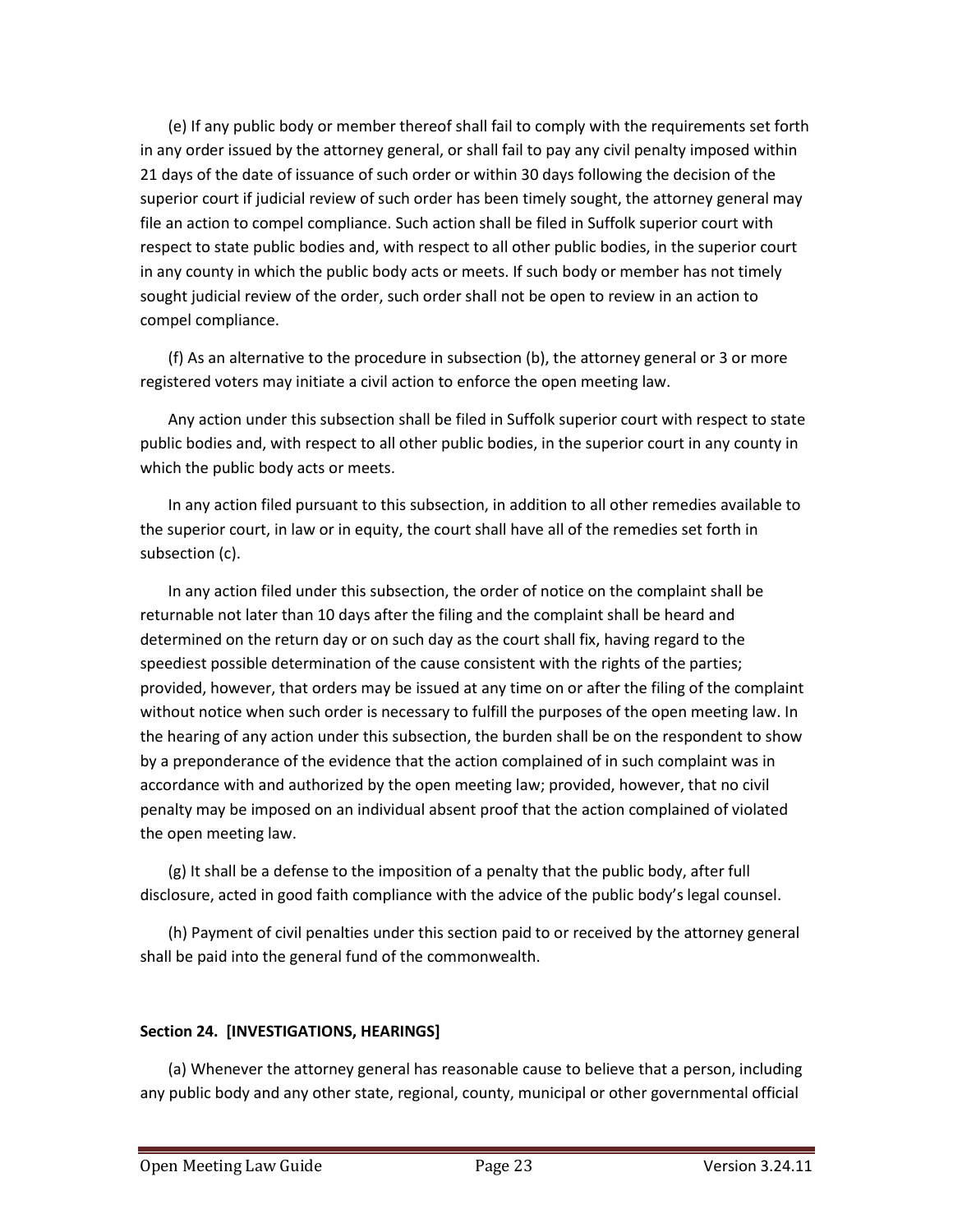or entity, has violated the open meeting law, the attorney general may conduct an investigation to ascertain whether in fact such person has violated the open meeting law. Upon notification of an investigation, any person, public body or any other state, regional, county, municipal or other governmental official or entity who is the subject of an investigation, shall make all information necessary to conduct such investigation available to the attorney general. In the event that the person, public body or any other state, regional, county, municipal or other governmental official or entity being investigated does not voluntarily provide relevant information to the attorney general within 30 days of receiving notice of the investigation, the attorney general may: (1) take testimony under oath concerning such alleged violation of the open meeting law; (2) examine or cause to be examined any documentary material of whatever nature relevant to such alleged violation of the open meeting law; and (3) require attendance during such examination of documentary material of any person having knowledge of the documentary material and take testimony under oath or acknowledgment in respect of any such documentary material. Such testimony and examination shall take place in the county where such person resides or has a place of business or, if the parties consent or such person is a nonresident or has no place of business within the commonwealth, in Suffolk county.

(b) Notice of the time, place and cause of such taking of testimony, examination or attendance shall be given by the attorney general at least 10 days prior to the date of such taking of testimony or examination.

(c) Service of any such notice may be made by: (1) delivering a duly-executed copy to the person to be served or to a partner or to any officer or agent authorized by appointment or by law to receive service of process on behalf of such person; (2) delivering a duly-executed copy to the principal place of business in the commonwealth of the person to be served; or (3) mailing by registered or certified mail a duly-executed copy addressed to the person to be served at the principal place of business in the commonwealth or, if said person has no place of business in the commonwealth, to his principal office or place of business.

(d) Each such notice shall: (1) state the time and place for the taking of testimony or the examination and the name and address of each person to be examined, if known and, if the name is not known, a general description sufficient to identify him or the particular class or group to which he belongs; (2) state the statute and section thereof, the alleged violation of which is under investigation and the general subject matter of the investigation; (3) describe the class or classes of documentary material to be produced thereunder with reasonable specificity, so as fairly to indicate the material demanded; (4) prescribe a return date within which the documentary material is to be produced; and (5) identify the members of the attorney general's staff to whom such documentary material is to be made available for inspection and copying.

(e) No such notice shall contain any requirement which would be unreasonable or improper if contained in a subpoena duces tecum issued by a court of the commonwealth or require the disclosure of any documentary material which would be privileged, or which for any other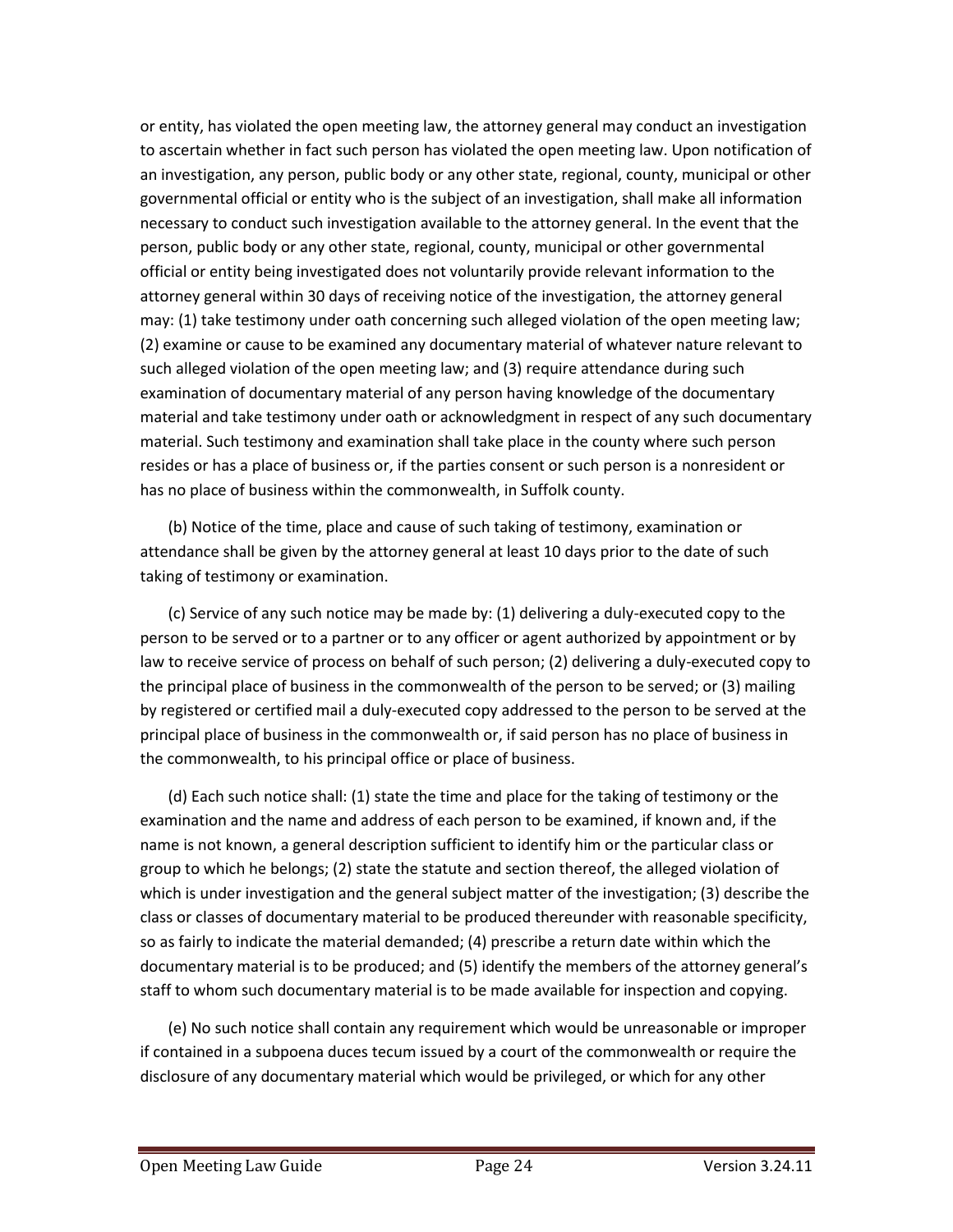reason would not be required by a subpoena duces tecum issued by a court of the commonwealth.

(f) Any documentary material or other information produced by any person pursuant to this section shall not, unless otherwise ordered by a court of the commonwealth for good cause shown, be disclosed to any person other than the authorized agent or representative of the attorney general, unless with the consent of the person producing the same; provided, however, that such material or information may be disclosed by the attorney general in court pleadings or other papers filed in court.

(g) At any time prior to the date specified in the notice, or within 21 days after the notice has been served, whichever period is shorter, the court may, upon motion for good cause shown, extend such reporting date or modify or set aside such demand or grant a protective order in accordance with the standards set forth in Rule 26(c) of the Massachusetts Rules of Civil Procedure. The motion may be filed in the superior court of the county in which the person served resides or has his usual place of business or in Suffolk county. This section shall not be applicable to any criminal proceeding nor shall information obtained under the authority of this section be admissible in evidence in any criminal prosecution for substantially identical transactions.

# **Section 25. [REGULATIONS, LETTER RULINGS, ADVISORY OPINIONS]**

(a) The attorney general shall have the authority to promulgate rules and regulations to carry out enforcement of the open meeting law.

(b) The attorney general shall have the authority to interpret the open meeting law and to issue written letter rulings or advisory opinions according to rules established under this section.